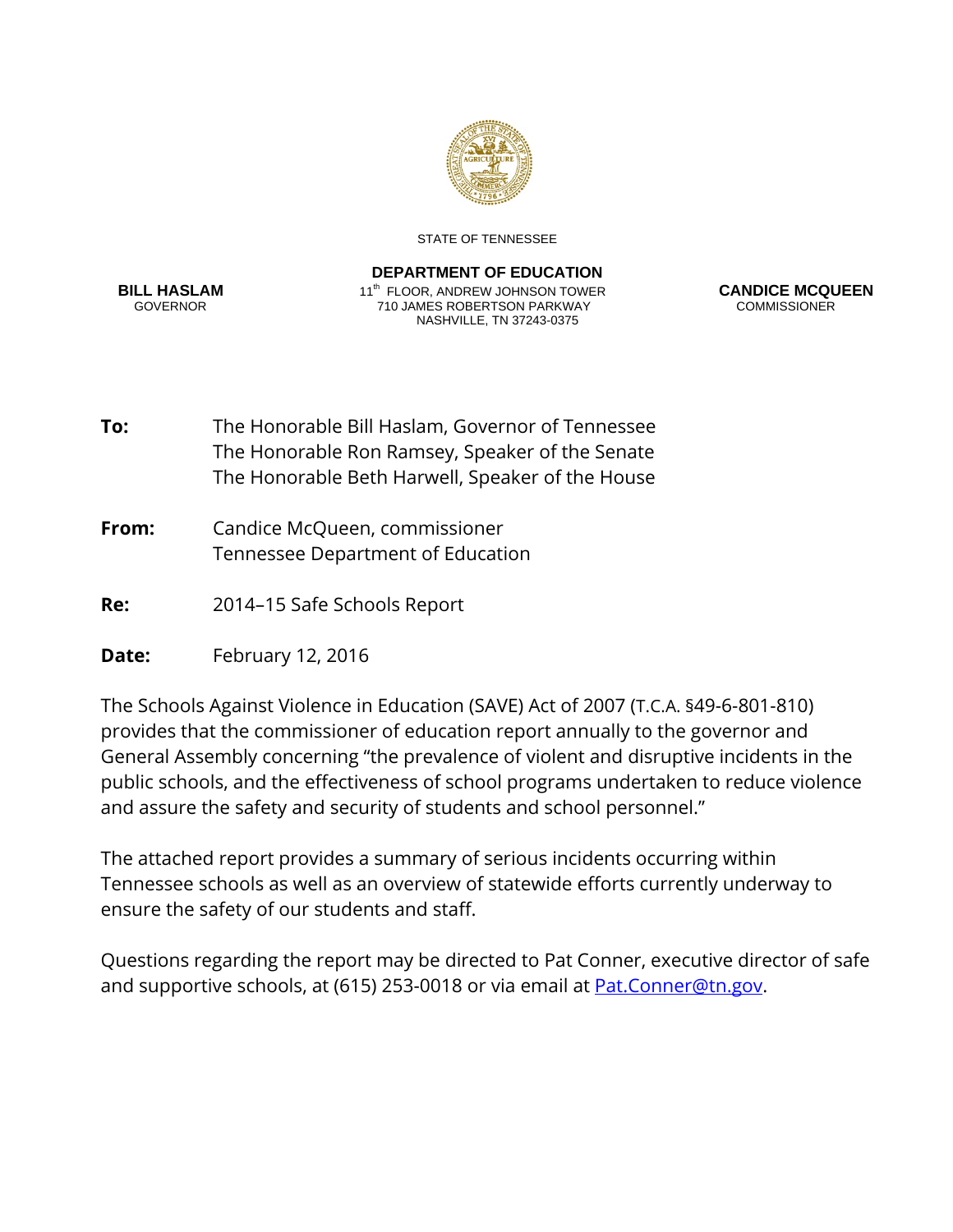

#### **TENNESSEE DEPARTMENT OF EDUCATION**

Office of Safe and Supportive Schools Andrew Johnson Tower, 11<sup>th</sup> Floor 710 James Robertson Parkway Nashville, TN 37243

# **Safe Schools**

*An Annual Report for the Tennessee General Assembly from the Tennessee Department of Education*

Safe and Supportive Schools **February 2016**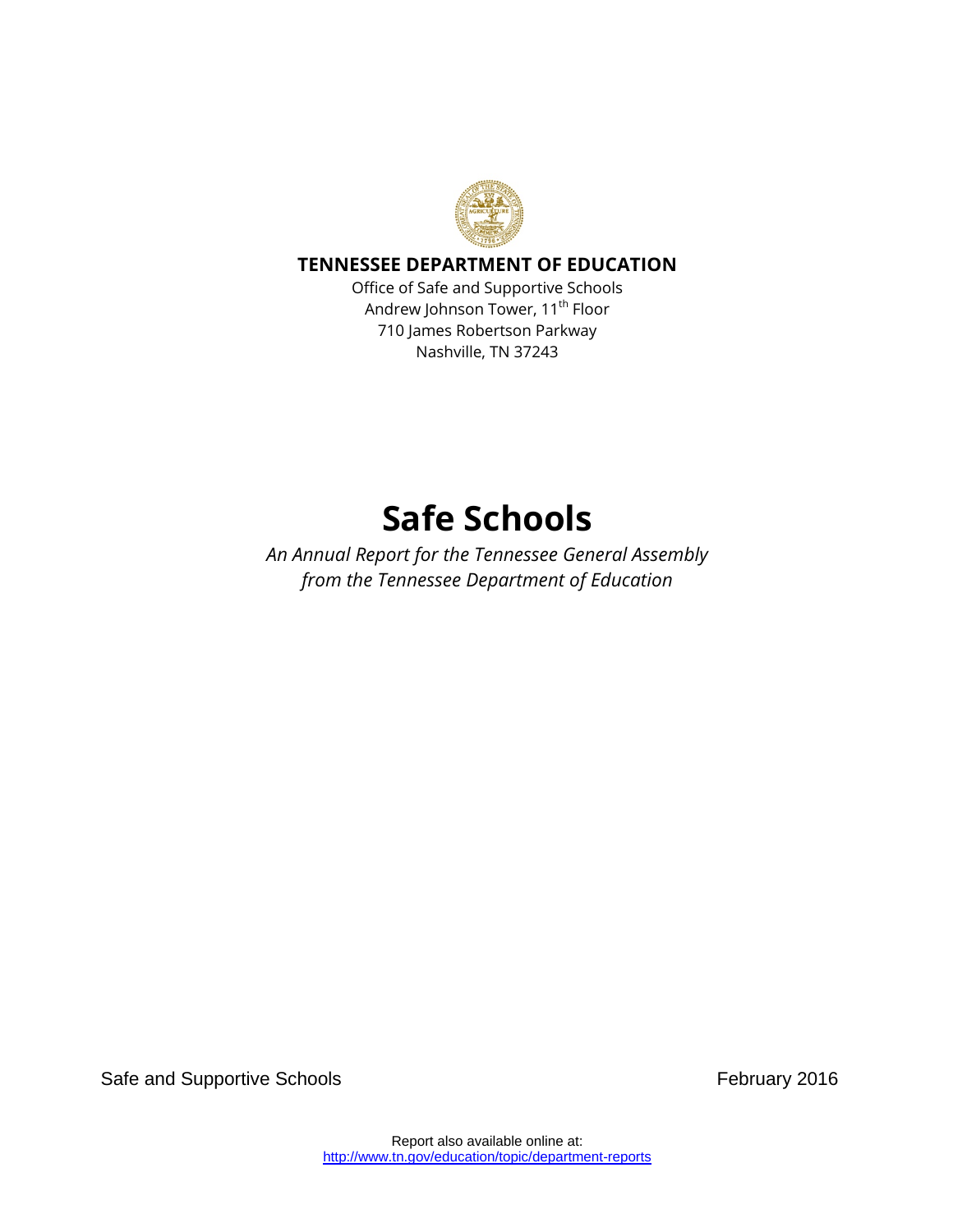#### **Introduction**

The Schools Against Violence in Education (SAVE) Act established specific school safety planning and reporting requirements for Tennessee schools and the department of education. The act specifically directs the commissioner of education to provide an annual report to the governor and the General Assembly regarding the ability of schools to provide a safe and supportive learning environment.

The following report identifies the number of serious incidents that occurred in Tennessee schools during the 2014-15 school year as well as a summary of the resources and strategies currently being used in schools and districts across the state.

### **Serious Incidents in Tennessee Schools**

Serious incidents related to student discipline in Tennessee schools are tracked via the department's student management information system. For the purposes of this report, the department has developed a measure entitled the School Safety Index which encompasses those incidents deemed to be most directly related to the safety and welfare of students including the following:

Possession of a handgun Possession of a rifle or shotgun Possession of an explosive or incendiary device Possession of a weapon other than a firearm Assault of a teacher or staff member Assault of a student Sexual assault Aggravated assault of a teacher or staff member Aggravated assault of a student Attempted homicide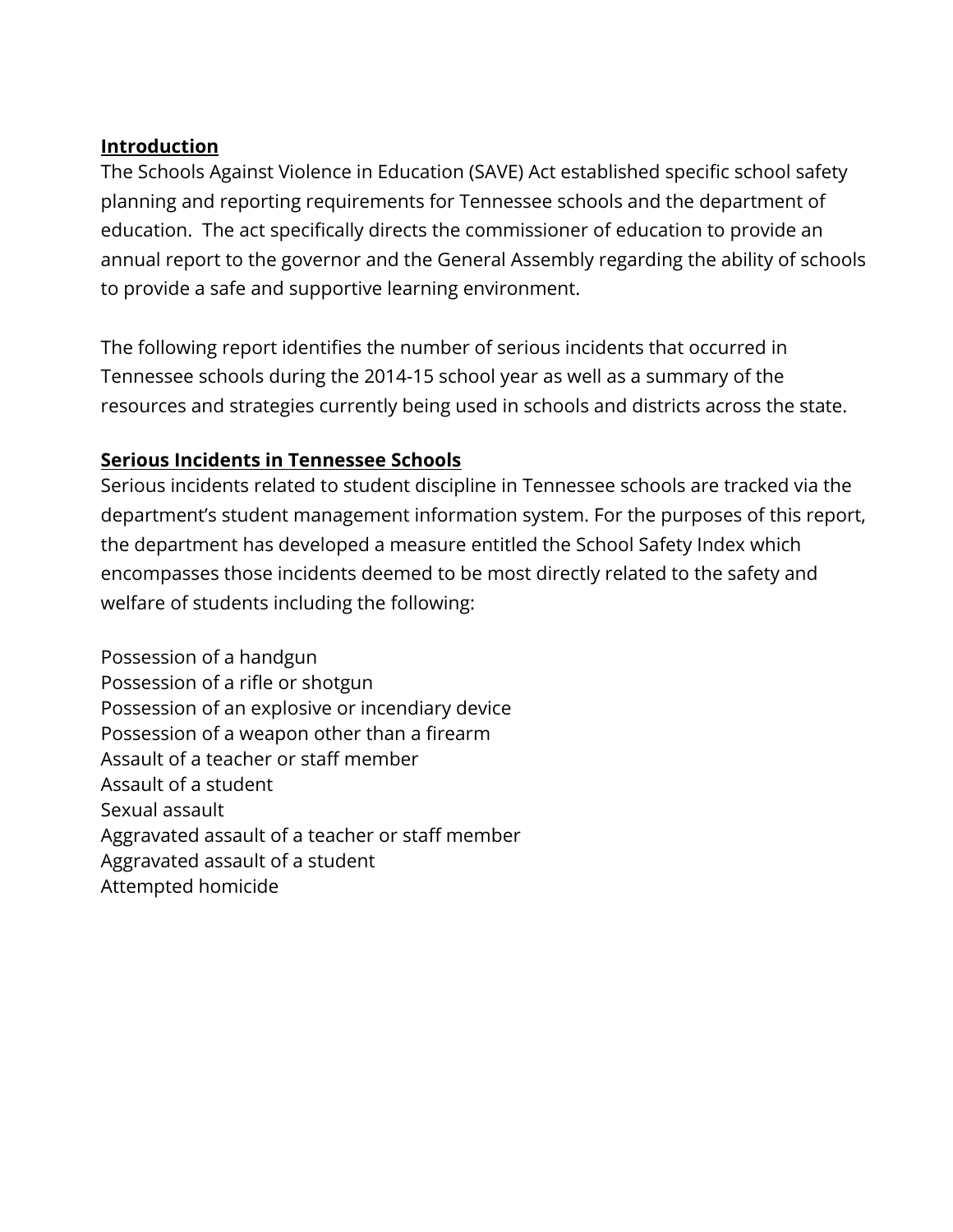Below you will find an abbreviated index for Tennessee for the past four years (Figure 1).

| $\mu$ gare 1. School Safety maex Totals (ST 2009-2013)<br><b>Offense</b> | 2009-          | $2010 -$       | $2011 -$       | $2012 -$       | $2013 -$ | $2014 -$ |
|--------------------------------------------------------------------------|----------------|----------------|----------------|----------------|----------|----------|
|                                                                          | 2010           | 2011           | 2012           | 2013           | 2014     | 2015     |
|                                                                          |                |                |                |                |          |          |
| 18<br>Possession<br>0f                                                   | 75             | 36             | 57             | 66             | 59       | 55       |
| handgun                                                                  |                |                |                |                |          |          |
| 19 Possession of rifle or                                                | $\overline{4}$ | $\overline{7}$ | $\overline{3}$ | $\overline{3}$ | 6        | 9        |
| shotgun                                                                  |                |                |                |                |          |          |
| of<br>20Possession                                                       | 36             | 34             | 57             | 59             | 27       | 38       |
| explosive, incendiary                                                    |                |                |                |                |          |          |
| device                                                                   |                |                |                |                |          |          |
| 22 Possession of weapon                                                  | 1160           | 1085           | 1151           | 1154           | 1053     | 962      |
| other than firearm                                                       |                |                |                |                |          |          |
| 32 Assault of teacher or                                                 | 934            | 886            | 907            | 991            | 1117     | 1346     |
| staff                                                                    |                |                |                |                |          |          |
| 33 Assault of student                                                    | 3379           | 3097           | 3338           | 3727           | 3437     | 3180     |
| 34 Sexual assault                                                        | 128            | 86             | 146            | 124            | 83       | 109      |
| 35 Aggravated assault of                                                 | 64             | 53             | 78             | 43             | 56       | 36       |
| teacher or staff                                                         |                |                |                |                |          |          |
| 36 Aggravated assault of                                                 | 185            | 180            | 263            | 305            | 78       | 69       |
| student                                                                  |                |                |                |                |          |          |
|                                                                          |                |                |                |                |          |          |

*Figure 1: School Safety Index Totals (SY 2009-2015)*

**Please Note:** Bullying and harassment are considered serious issues but for this report they are not included in the School Safety Index. Please see section on bullying below for further information.

The total numbers of the above incidents that have been reported for the school year are divided by the school's average daily membership to arrive at a School Safety Index score. The full School Safety Index report, disaggregated by school and district, is attached as Appendix A.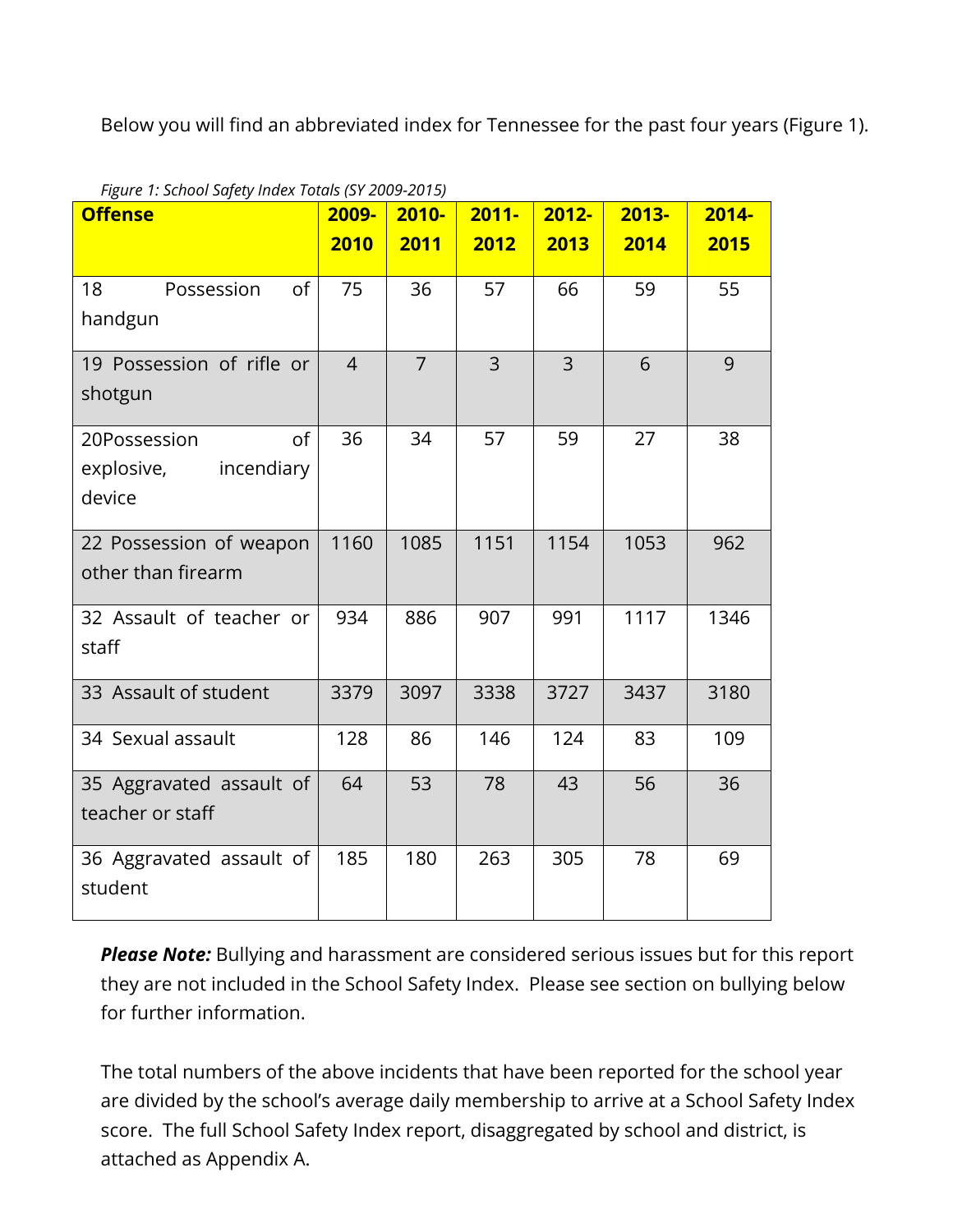#### **Bullying**

In 2012, the Tennessee General Assembly adopted legislation (Public Chapter 992) to require the department to "report on the number of bullying cases brought to the attention of school officials during the preceding year and the manner in which they were resolved or the reason they are still pending."

Pursuant to this provision, the Bullying and Harassment Compliance Report was released December 2014. Based on the information available, each local education agency (LEA) in Tennessee satisfied the requirements of the state bullying and harassment laws (T.C.A. § 49-6-1014 through § 49-6-1019) and submitted bullying compliance information on its compliance report form. The bullying compliance information for each LEA can be found at

[http://www.tn.gov/education/article/civil-rights-bullying-compliance-report.](http://www.tn.gov/education/article/civil-rights-bullying-compliance-report)

To support school staff and administrators on bullying, harassment, and applicable state and federal laws, a series of **Bullying Policy to Practice** trainings were conducted in September 2014 and April 2015. In addition, the department continues to support the availability of certified Olweus Bullying Prevention Trainers. There are currently 88 certified trainers available to support Tennessee schools. A listing of trainers can be found

at http://www.tn.gov/assets/entities/education/attachments/bully harass olweus train [ers.pdf.](http://www.tn.gov/assets/entities/education/attachments/bully_harass_olweus_trainers.pdf)

#### **Conflict Resolution and Character Education**

State law T.C.A. § 49-2-118 and § 49-6-1007 requires that the commissioner of education report annually regarding the implementation of conflict resolution and character education programs in Tennessee schools. Based on the SAVE Act self-assessment, conflict resolution programs were used in 130 school districts and character education programs were used in 129 school districts.

#### **Safe Schools Act of 1998**

The **Safe Schools Act of 1998** established a matching grant program for Tennessee schools. Safe schools funds are available to all Tennessee school districts and may be used for a variety of safety and violence prevention activities including school resource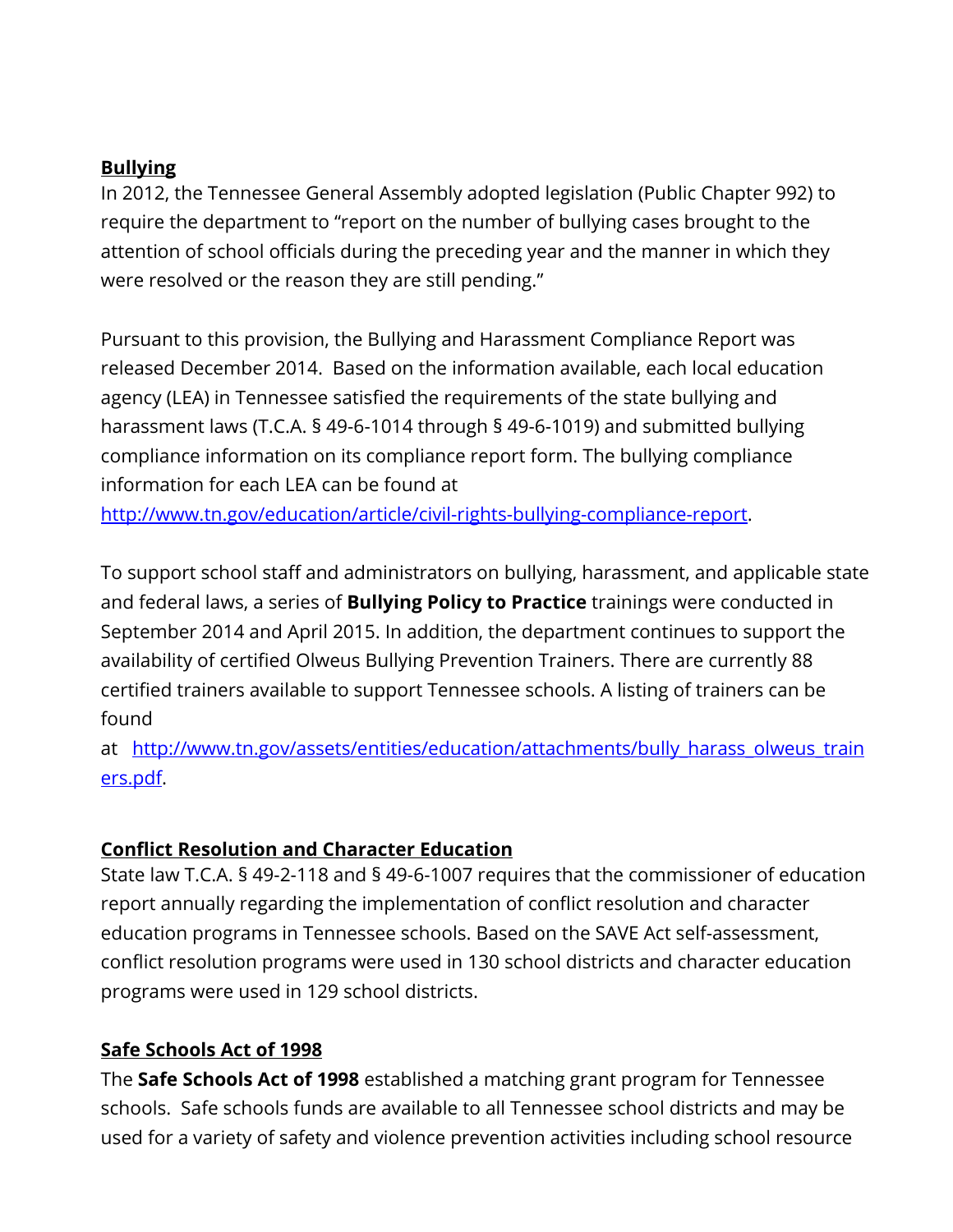officers, security and surveillance equipment, and violence prevention programs. The amount of funding available through this program has remained level at approximately \$4.8 million since 2001. A summary of the grants to individual districts and the purposes for which they are used is attached as Appendix B.

In addition to funding for districts, the Safe Schools Act provides a relatively small amount of funding, approximately \$245,000, to the department to support training activities under the auspices of the Tennessee School Safety Center. A summary of the training provided is attached as Appendix C.

### **Schools Against Violence in Education (SAVE) Act of 2007**

The SAVE Act (T.C.A. § 49-6-(801-814) establishes specific and consistent requirements for school districts in providing a safe school environment. The SAVE Act requires school districts in Tennessee to adopt and annually review district and school-level safety plans. Districts are required to complete the self-assessment, reconvene their district emergency operations planning team, review and update their existing district-wide emergency operations plan, and submit an electronic copy in ePlan, Tennessee's online planning and grants management system. ePlan is designed to promote collaboration among stakeholders allowing for easier program monitoring and provides the state the capability to retrieve districts updated emergency operations plan and the response roster from every district and school.

The SAVE Act requires the commissioner to establish a state-level safety team to assist districts with compliance. As part of the assistance, the state-level safety team shall publish a template for use by districts in preparing their district-level safety plans and school-level emergency operations plans that will outline the responsibilities of the school district and individual schools in meeting compliance requirements. The statelevel safety team met in October 2015 to review and update the quality indicators to be used in the template by districts. The final version of the template will be released in March 2016.

Updated district emergency operations plans are currently being reviewed in collaboration with the Tennessee Department of Safety's Office of Homeland Security. The complete compliance process can be reviewed online at: [http://www.tn.gov/education/article/save-act.](http://www.tn.gov/education/article/save-act) An abbreviated version of the selfassessment document is provided as Appendix D.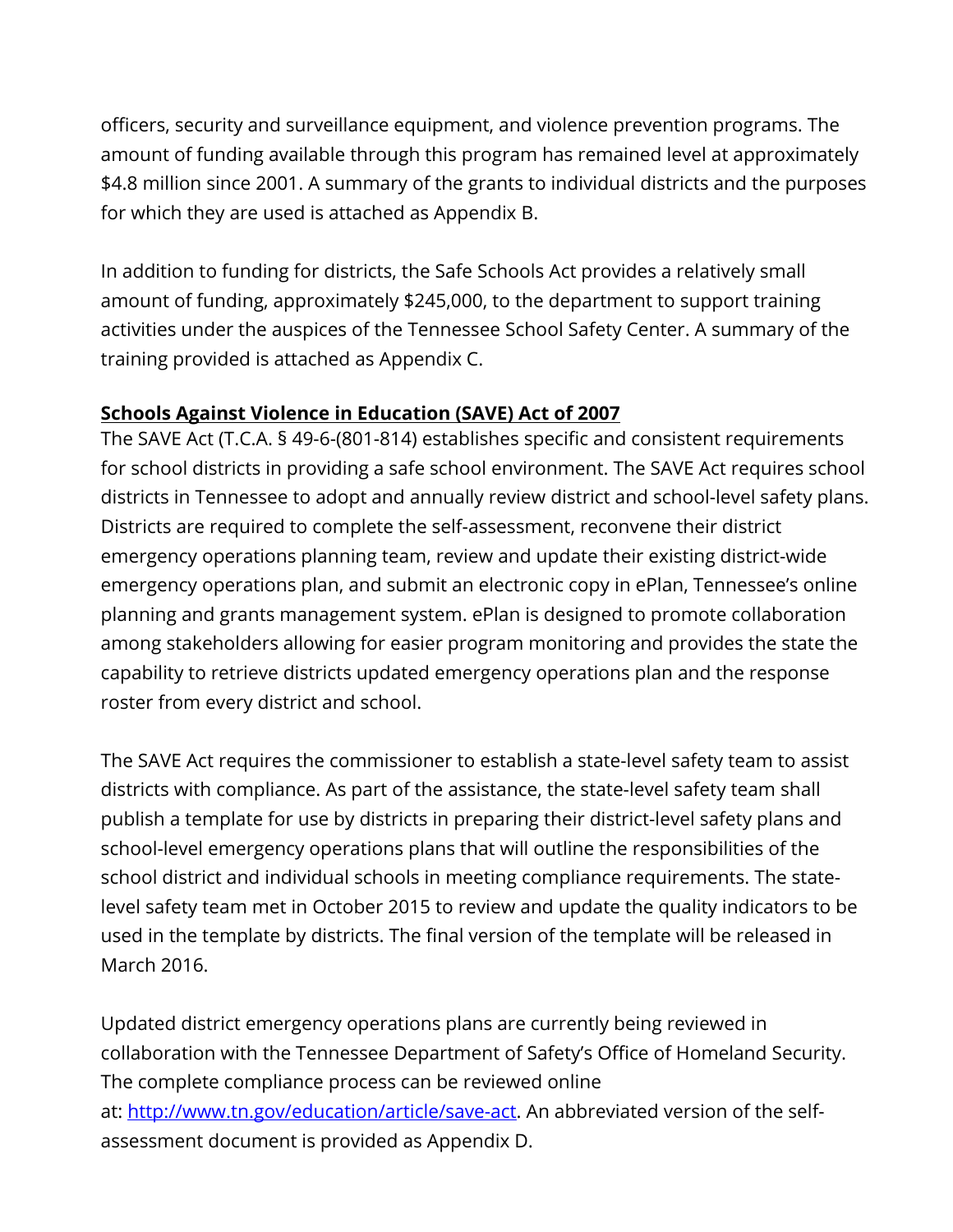To expand the capacity of the Tennessee school safety center to assist school districts in the development and implementation of high-quality school emergency operations plans, a state-level director was hired in December 2014. The director provides training and technical assistance to districts on developing and implementing school emergency operations plans, developing or enhancing memoranda of understanding with community partners, and provides training and technical assistance to districts on the implementation of National Incident Management System (NIMS).

### **Federal Safe and Supportive Schools Demonstration Grant**

Tennessee was one of eleven states to be awarded a Safe and Supportive Schools Demonstration Grant (S3) from the U.S. Department of Education. The overall mission of S3 project is to ensure safe and supportive learning environments for all students.

The S3 grant, currently in its fourth and final year of implementation, provided \$3.4 million annually for the development of a measurement system to assess conditions for learning—or school climate— in 26 pilot districts.

School climate refers to the quality and character of school life. Research has demonstrated that positive school climate is associated with stronger academic performance, higher graduation rates, decreased incidences of violence, and increased teacher retention.

Districts received a limited amount of funding to implement best practices targeted at improving school climate in three broad areas: (1) engagement, (2) safety, and, (3) environment. A more in-depth description of the project, including the measurement constructs and participating districts, is attached as Appendix E.

## **School Security/Law Enforcement Partnerships**

As evidenced by activity across the state, Tennessee schools and communities are reviewing current policies and practices and searching for viable options to enhance the security of schools. The most popular and widely practiced model is the school resource officer (SRO). The first SRO program began in Rutherford County over 20 years ago. A partnership between schools and law enforcement, the SRO is a duly trained and sworn officer of a law enforcement agency whose specific duty assignment is a school. Tennessee SROs are required to receive 40 hours of basic SRO training within the first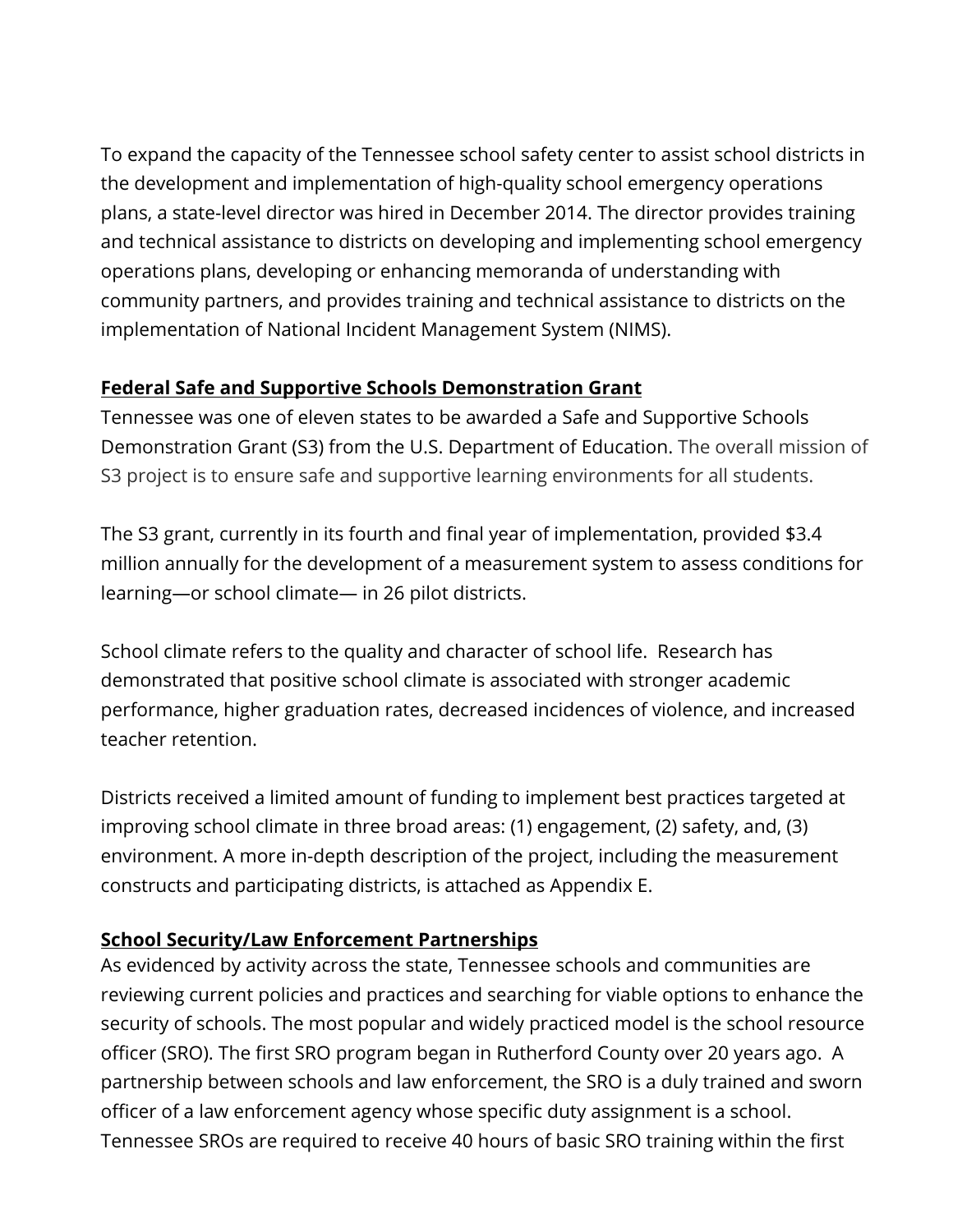year of their assignment and a minimum of 16 hours per year afterward. A memorandum of understanding (MOU) between the district and the law enforcement agency is required. Typically, the MOU specifies the role and responsibility of the SRO, how the officer will be selected or assigned to a school, how the position will be funded, and how supervision and training will occur.

Specific SRO responsibilities vary from district to district; however, most SROs follow a community policing model that emphasizes the importance of the SRO developing positive relationships with students and staff. These officers typically become an important part of the school community.

Districts report annually to the department regarding their SRO programs and the following information is based on the October 2015 report. Of the 886 full-time equivalent SRO positions that were identified in the most recent report, officers were assigned to elementary, middle and high schools as evidenced by Figure 2,



#### *Figure 2:*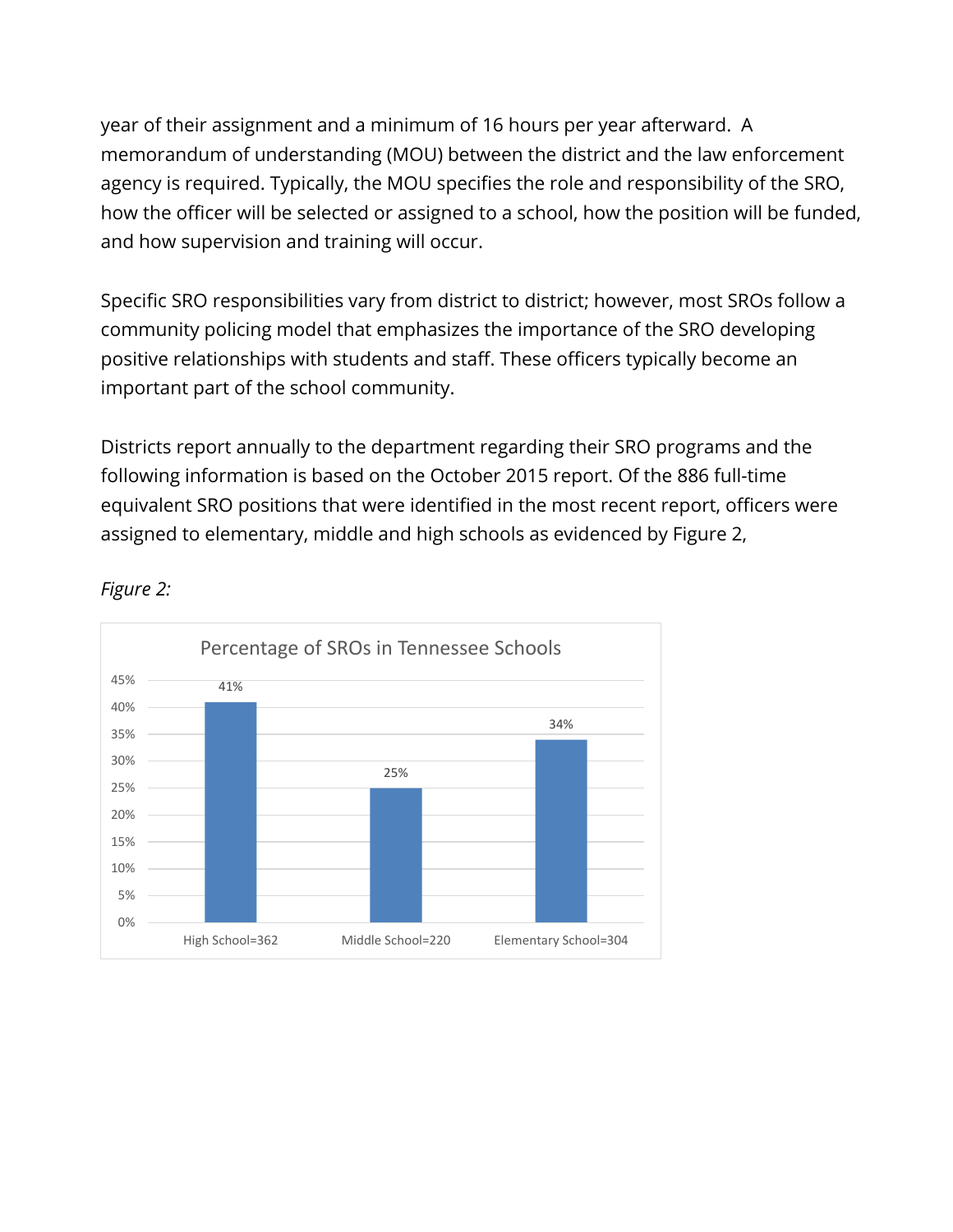Funding for SROs comes from local government, districts, safe schools grant, and federal funds. The percentages are identified in Figure 3,



*Figure 3:*

Compared to the 2013–14 school year there has been a nine percent decrease in the number of SROs assigned to schools. At an estimated cost range of \$40,000 to \$80,000 per officer, many districts and jurisdictions that added officers after the Sandy Hook tragedy found it difficult to maintain the level of funding necessary to continue the additional SROs.

For those districts that have not been able to find the funds, or in some cases qualified officers, to allow coverage of all schools, alternative partnerships with county and city law enforcement agencies have been expanded. These partnerships secure an ongoing law enforcement presence without the specific assignment of a full-time officer to every school. Examples of this practice include modifications of patrol assignments to include more frequent school visits—sometimes including the use of schools as satellite offices—and the use of reserve or retired officers to provide a basic security presence without implementation of the full SRO model. While not as comprehensive as the traditional SRO model, this option provides school districts with additional support for instances where funding or needs might preclude a full-time SRO.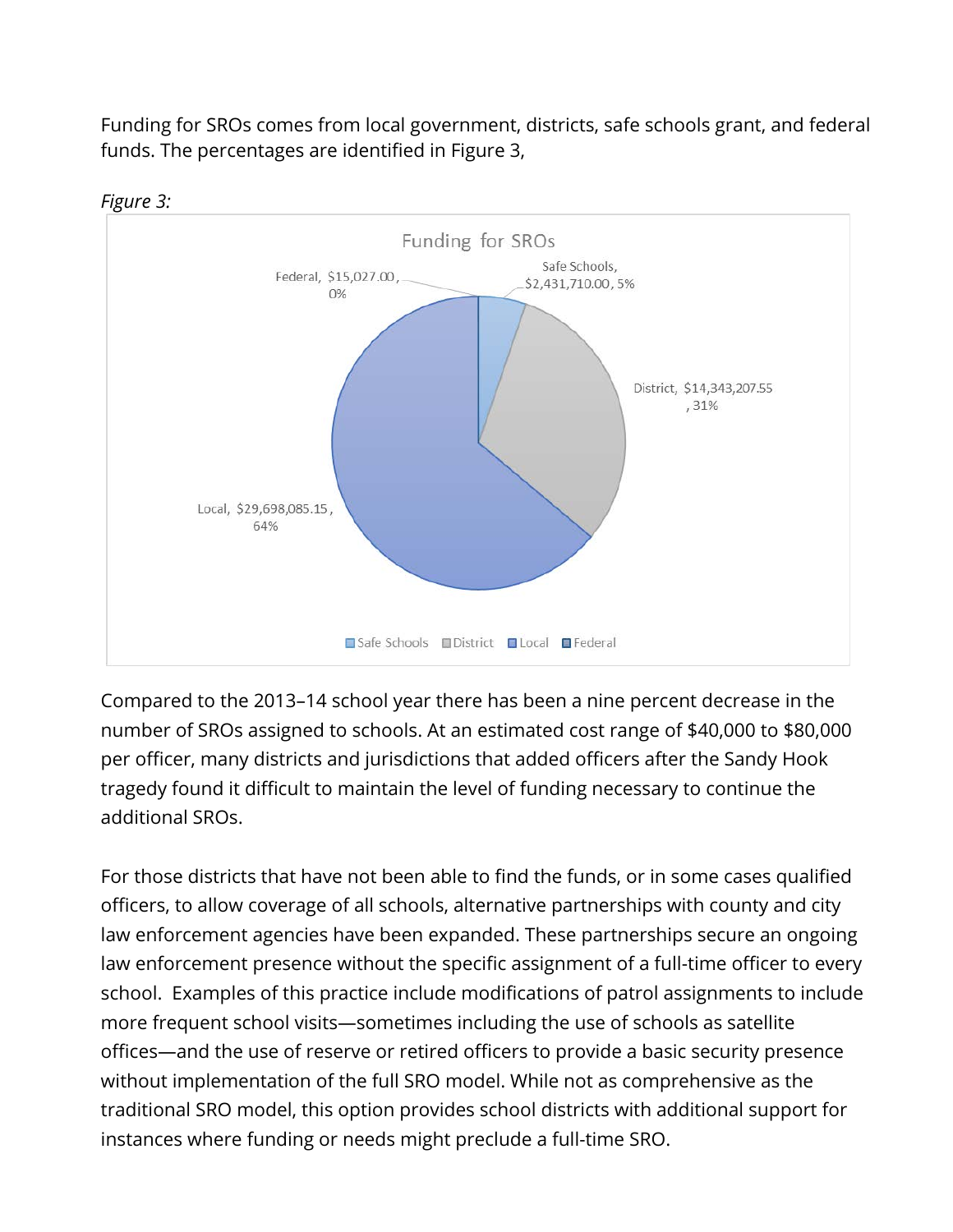A second option for some schools and districts has been the use of licensed security guards. Some potential benefits of this model are reduced cost and reduced hiring time. However, some weaknesses of the model are that security guards receive far fewer hours of training than police officers. Additionally, security guards do not have arrest powers beyond that of any citizen of Tennessee and have different investigative authority than police officers.

Pursuant to the School Security Act of 2013**,** a third option would allow a person employed by districts as a faculty or staff member to carry a firearm on school grounds if the person is: (1) authorized to carry a firearm; (2) has written authorization of the director of schools; (3) is a law enforcement officer or has certain former law enforcement officer service and is in compliance with all standards and training commission regulations; and, (4) has completed 40 hours of basic SRO training. The use of this option is confidential; thus, we are unable to report the extent of usage.

#### **Tennessee School Safety Specialist Program**

Acknowledging limited resources and the myriad of issues schools are facing with regard to safety, the department's office of safe and supportive schools unveiled the Tennessee School Safety Specialist Program (TSSSP) in June 2014. The TSSSP provides the SAVE Act contact for districts ongoing training and information on national and state best practices, as well as exemplary resources for school safety, security, intervention/prevention, and emergency-preparedness planning.

The intent of TSSSP is to ensure that every school district has at least one highly trained person in basic school safety planning and the development of high-quality Emergency Operations Plans. Directors of schools were required to nominate the SAVE Act contact from their district to participate in TSSSP. Participants completed a five-day basic training program to attain the TSSSP recognition. A third cohort of training was conducted in June 2015 bringing the total number of highly qualified district safety personnel to 115 representing each of their districts. A fourth cohort will be trained in June 2016.

In April 2014, the school safety center unveiled the Best Practice School Safety Mentor program. The program provides assistance to school districts on the development of high-quality emergency operations plans. Drawing from the cadre of highly trained Tennessee school safety specialists, best practice school safety mentors were selected to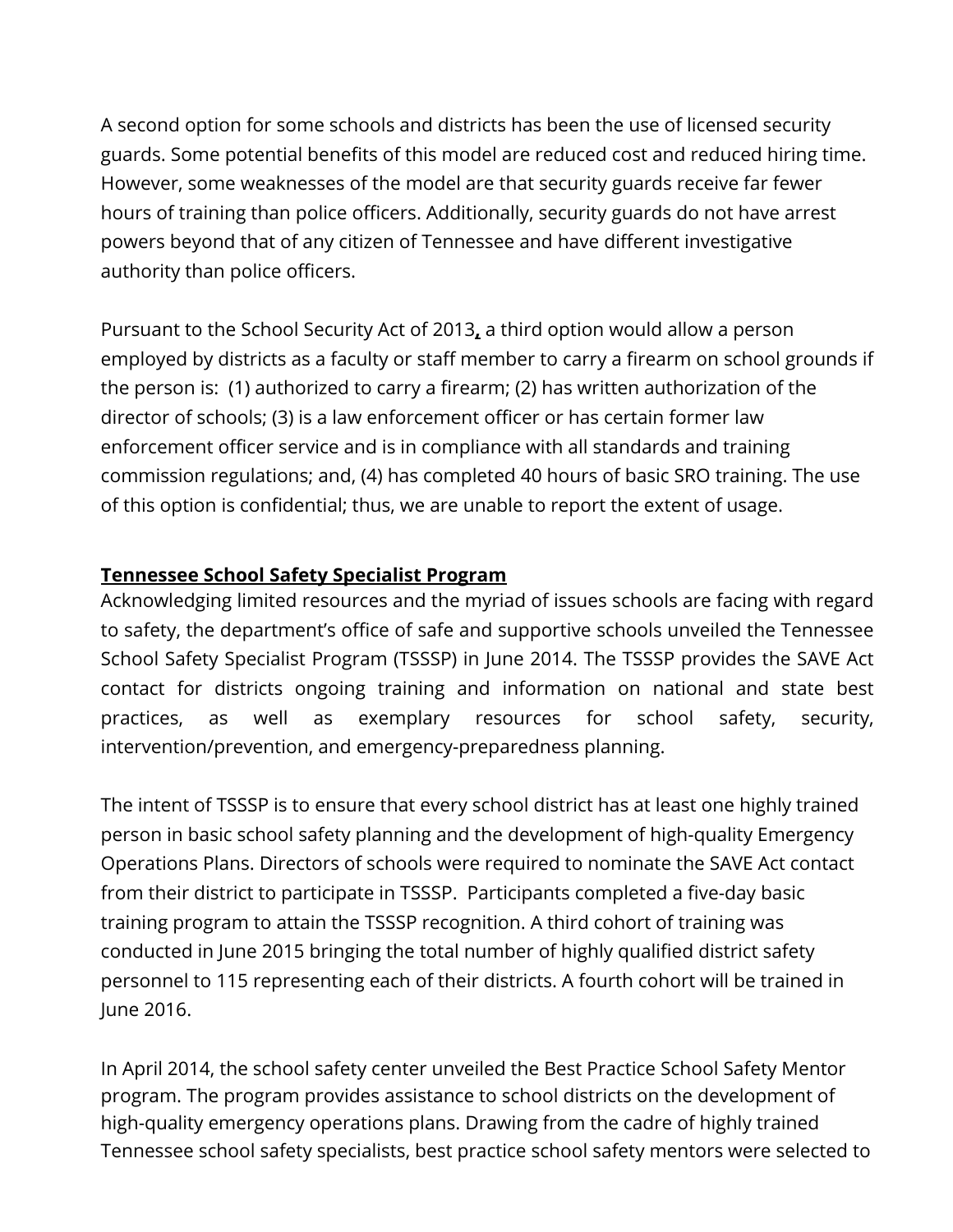provide support, technical assistance, and resources to school districts. Each education mentor is paired in their assigned region with a mentor selected from emergency management. The pairing of a mentor from education and emergency management ensures that districts receive the support necessary to expand and enhance their current initiatives around school safety. Two mentors are assigned to each of the eight CORE regions of Tennessee. The mentor program is unique to Tennessee and has the potential of receiving national recognition as a best practice for school safety.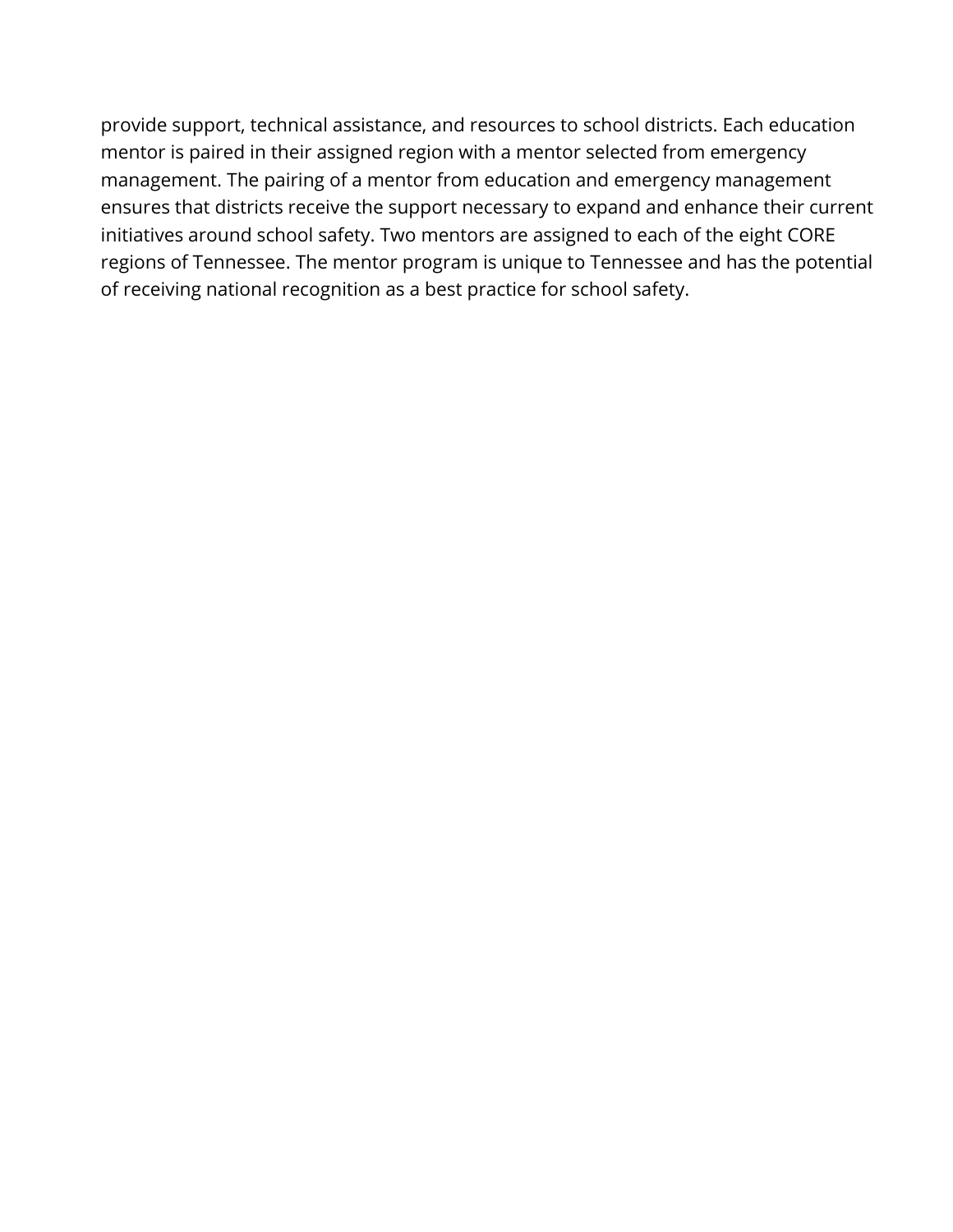# **Safe Schools Annual Report**

# **APPENDICES**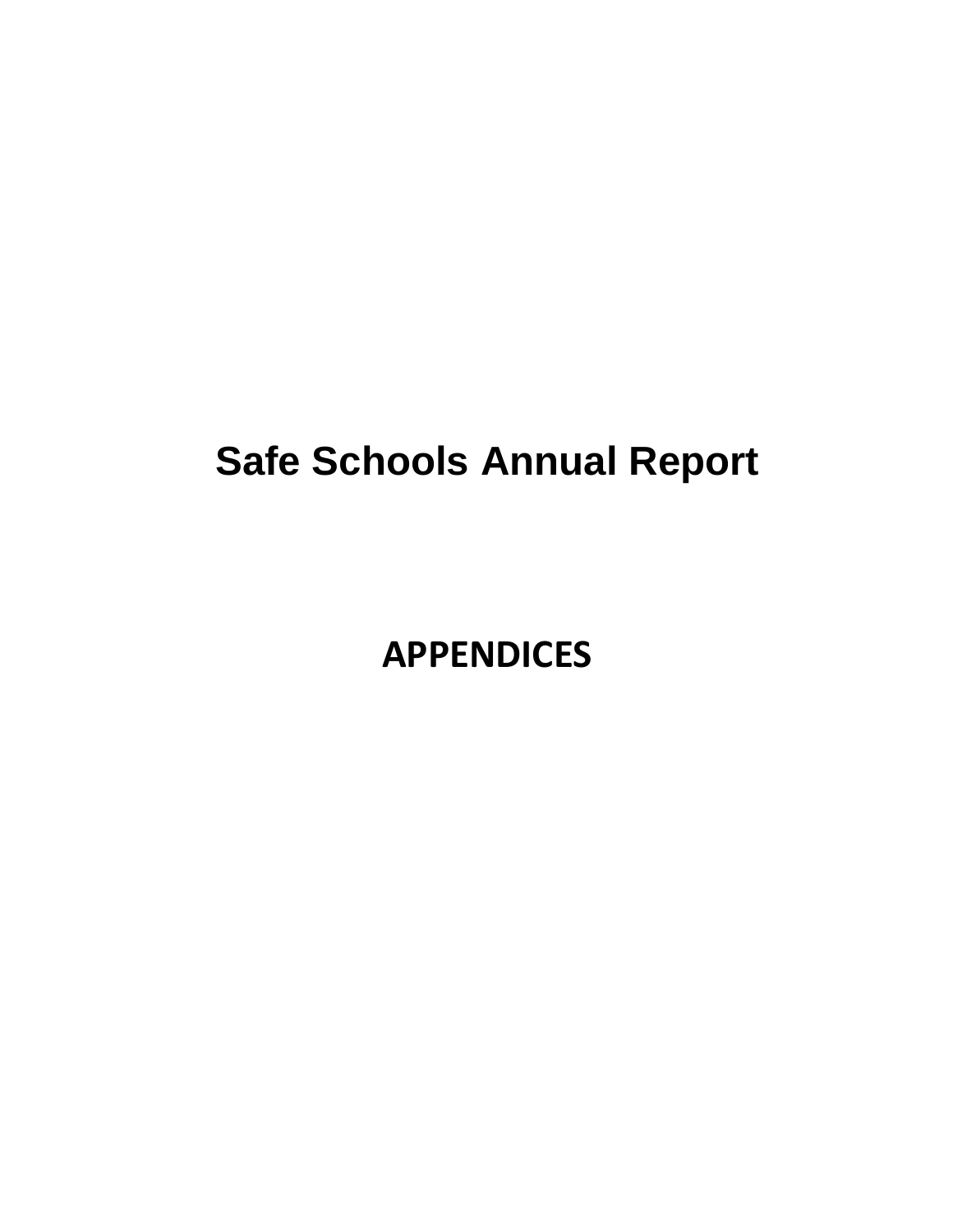## **SAFE SCHOOLS ANNUAL REPORT**

## **APPENDIX A: SCHOOL SAFETY INDEX**

**Description:** The SAVE Act states that "the commissioner shall report to the governor and the General Assembly concerning the prevalence of violent and disruptive incidents in the public schools." To fulfill this legislative mandate, the department has developed the School Safety Index*.* For each school, the reported sum of school safety incidents is divided by the school's average daily membership to arrive at a percentage of enrollment or School Safety Index score. A higher index score indicates a relatively higher level of reported incidents. Schools that did not report any of the incidents identified below will not appear in the index:

Possession of a handgun Possession of a rifle or shotgun Possession of an explosive or incendiary device Possession of a weapon other than a firearm Assault of a teacher or staff member Assault of a student Sexual assault report. Aggravated assault of a teacher or staff member Aggravated assault of a student Attempted homicide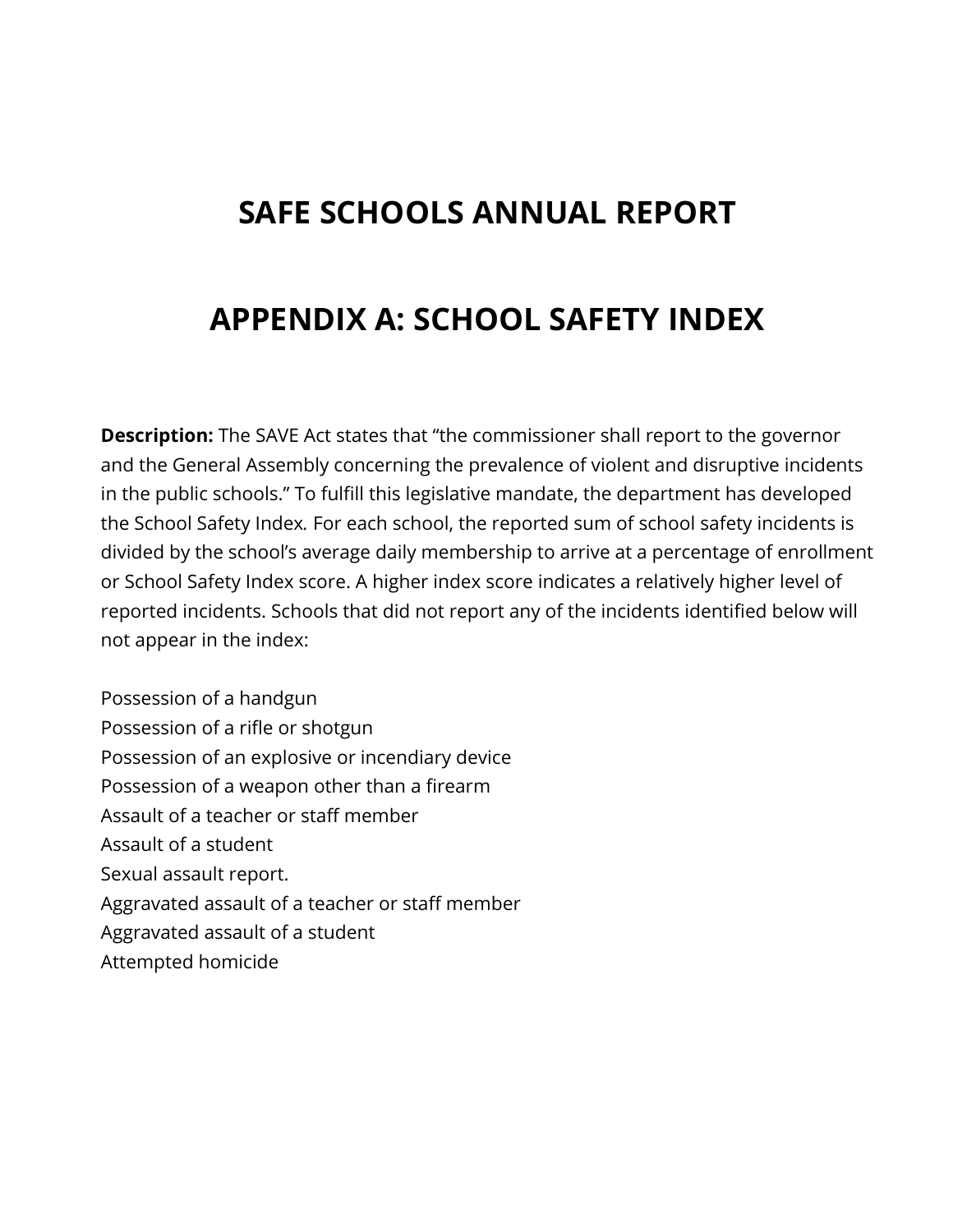#### School Safety Index SY 2014-2015

|                       |                                     |                                   | <b>Average Daily</b> | <b>Ratio of</b>               |
|-----------------------|-------------------------------------|-----------------------------------|----------------------|-------------------------------|
| <b>DISTRICT_NAME</b>  | <b>SCHOOL_NAME</b>                  | <b>School Safety Incidence(s)</b> | Membership<br>(ADM)  | Incidence(s) to<br><b>ADM</b> |
| Anderson County       | Anderson County High School         |                                   | 1055.12              | 0.66                          |
| Anderson County       | Claxton Elementary                  |                                   | 519.23               | 0.19                          |
| Anderson County       | Clinton Middle School               | 5                                 | 628.57               | 0.80                          |
| Anderson County       | Clinton High School                 | $\overline{7}$                    | 1104.18              | 0.63                          |
| Anderson County       | <b>Fairview Elementary</b>          |                                   | 312.68               | 0.32                          |
| Anderson County       | <b>Grand Oaks Elementary</b>        |                                   | 261.31               | 0.38                          |
| Anderson County       | Lake City Middle School             |                                   | 314.79               | 0.32                          |
| Anderson County       | Norris Elementary                   |                                   | 266.75               | 0.37                          |
| Anderson County       | Norris Middle School                | $\overline{2}$                    | 513.32               | 0.39                          |
| Anderson County       | Norwood Elementary                  |                                   | 249.29               | 0.40                          |
| Anderson County       | Norwood Middle School               |                                   | 179.11               | 0.56                          |
| Oak Ridge             | Jefferson Middle School             | 15                                | 682.77               | 2.20                          |
| Oak Ridge             | Linden Elementary                   | $\overline{2}$                    | 438.02               | 0.46                          |
| Oak Ridge             | Oak Ridge High School               | $\overline{2}$                    | 1395.34              | 0.14                          |
| Oak Ridge             | Robertsville Middle School          | 8                                 | 688.42               | 1.16                          |
| Oak Ridge             | <b>Willow Brook Elementary</b>      |                                   | 401.89               | 0.25                          |
| Oak Ridge             | <b>Woodland Elementary</b>          |                                   | 423.83               | 0.24                          |
| <b>Bedford County</b> | Cascade Elementary                  |                                   | 577.25               | 0.17                          |
| <b>Bedford County</b> | Cascade High School                 | $\overline{2}$                    | 536.58               | 0.37                          |
| <b>Bedford County</b> | Eakin Elementary                    | 3                                 | 589.82               | 0.51                          |
| <b>Bedford County</b> | Shelbyville Central High School     | $\overline{2}$                    | 1269.88              | 0.16                          |
| <b>Bedford County</b> | Harris Middle School                | $\overline{2}$                    | 983.63               | 0.20                          |
| <b>Bedford County</b> | <b>Community Elementary School</b>  |                                   | 711.84               | 0.14                          |
| <b>Bedford County</b> | <b>Community High School</b>        | $\overline{2}$                    | 485.24               | 0.41                          |
| <b>Bedford County</b> | Learning Way Elementary             |                                   | 582.29               | 0.17                          |
| <b>Bedford County</b> | Liberty Elementary                  | $\overline{2}$                    | 711.67               | 0.28                          |
| <b>Bledsoe County</b> | Pikeville Elementary                |                                   | 384.10               | 0.26                          |
| <b>Blount County</b>  | <b>Carpenters Elementary School</b> | 4                                 | 571.23               | 0.70                          |
| <b>Blount County</b>  | <b>Carpenters Middle School</b>     |                                   | 721.30               | 0.14                          |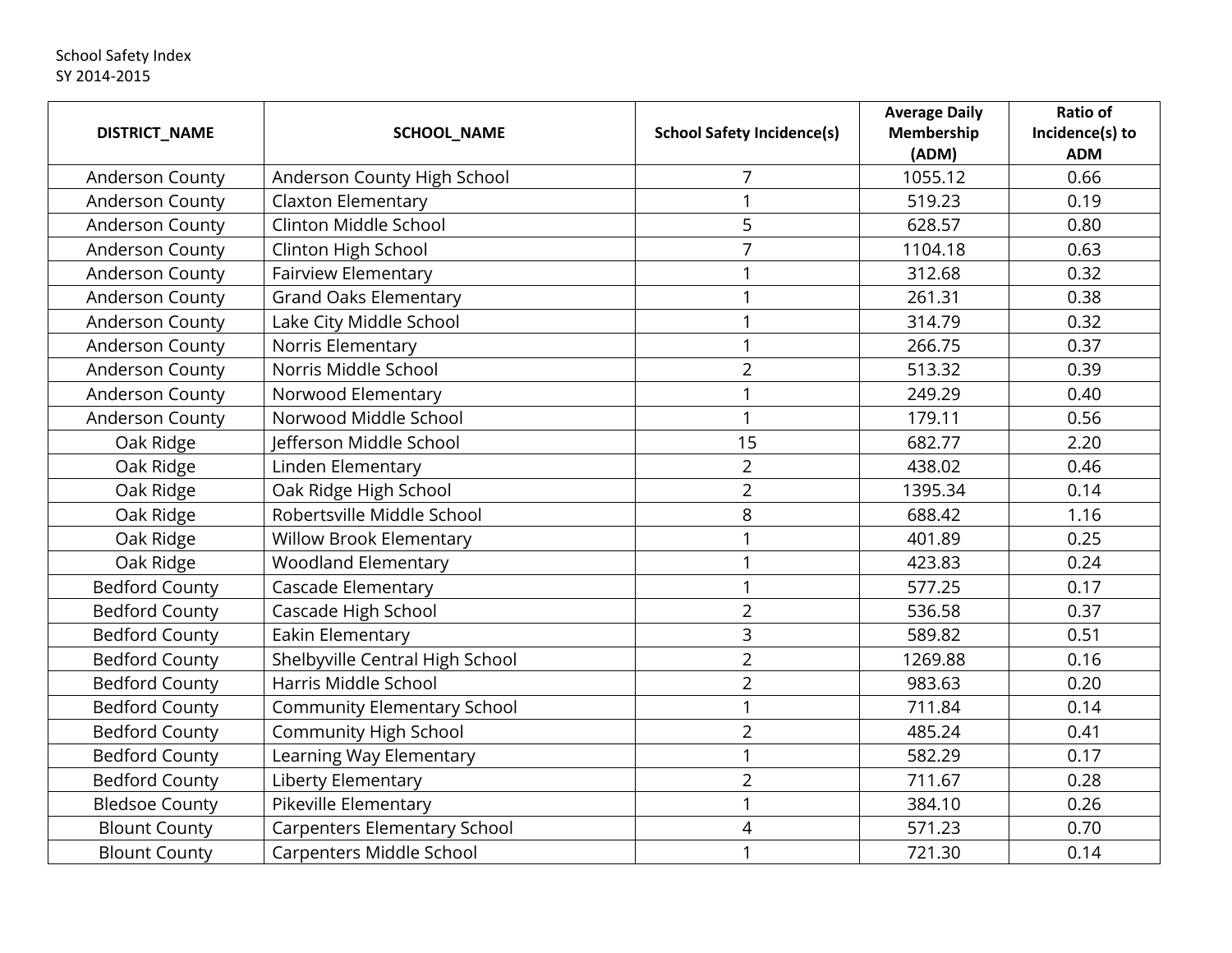| <b>Blount County</b>  | Eagleton Elementary                          |                | 479.76  | 0.21 |
|-----------------------|----------------------------------------------|----------------|---------|------|
| <b>Blount County</b>  | <b>Fairview Elementary</b>                   |                | 317.83  | 0.31 |
| <b>Blount County</b>  | Heritage Middle School                       | $\overline{3}$ | 799.10  | 0.38 |
| <b>Blount County</b>  | Heritage High School                         | 10             | 1528.73 | 0.65 |
| <b>Blount County</b>  | Union Grove Middle School                    |                | 746.50  | 0.13 |
| <b>Blount County</b>  | Montvale Elementary                          | 3              | 373.83  | 0.80 |
| <b>Blount County</b>  | <b>Walland Elementary School</b>             |                | 307.67  | 0.33 |
| <b>Blount County</b>  | William Blount High School                   | $\overline{2}$ | 1626.53 | 0.12 |
| <b>Blount County</b>  | <b>Prospect Elementary School</b>            |                | 397.79  | 0.25 |
| Maryville             | Maryville High School                        |                | 1095.78 | 0.09 |
| Maryville             | Montgomery Ridge Intermediate School         | $\overline{2}$ | 798.06  | 0.25 |
| Maryville             | Maryville Junior High School                 |                | 907.15  | 0.11 |
| Maryville             | Coulter Grove Intermediate School            | $\overline{2}$ | 789.61  | 0.25 |
| <b>Bradley County</b> | Ocoee Middle School                          | 6              | 1217.78 | 0.49 |
| <b>Bradley County</b> | <b>Bradley Central High School</b>           | 5              | 1737.67 | 0.29 |
| <b>Bradley County</b> | Lake Forest Middle School                    | $\overline{2}$ | 1035.36 | 0.19 |
| <b>Bradley County</b> | Walker Valley High School                    |                | 1508.75 | 0.07 |
| <b>Bradley County</b> | <b>Waterville Community Elementary</b>       | $\overline{4}$ | 570.28  | 0.70 |
| <b>Bradley County</b> | Parkview Elementary School                   | $\overline{2}$ | 455.84  | 0.44 |
| Cleveland             | Arnold Memorial Elementary School            | $\overline{3}$ | 376.92  | 0.80 |
| Cleveland             | <b>Blythe- Bower Elementary</b>              | 19             | 549.79  | 3.46 |
| Cleveland             | Cleveland Middle School                      | 6              | 1266.79 | 0.47 |
| Cleveland             | Cleveland High School                        | $\overline{2}$ | 1429.86 | 0.14 |
| Cleveland             | George R Stuart                              | 3              | 456.57  | 0.66 |
| Campbell County       | Campbell County Comprehensive High<br>School | $\overline{2}$ | 1312.45 | 0.15 |
| Campbell County       | Jacksboro Middle School                      | 5              | 526.00  | 0.95 |
| Campbell County       | Jellico High School                          |                | 389.21  | 0.26 |
| Campbell County       | LaFollette Elementary School                 | 20             | 687.50  | 2.91 |
| Campbell County       | Lafollette Middle School                     | 3              | 484.04  | 0.62 |
| Campbell County       | White Oak Elementary                         | 3              | 123.79  | 2.42 |
| Cannon County         | Cannon County High School                    |                | 596.91  | 0.17 |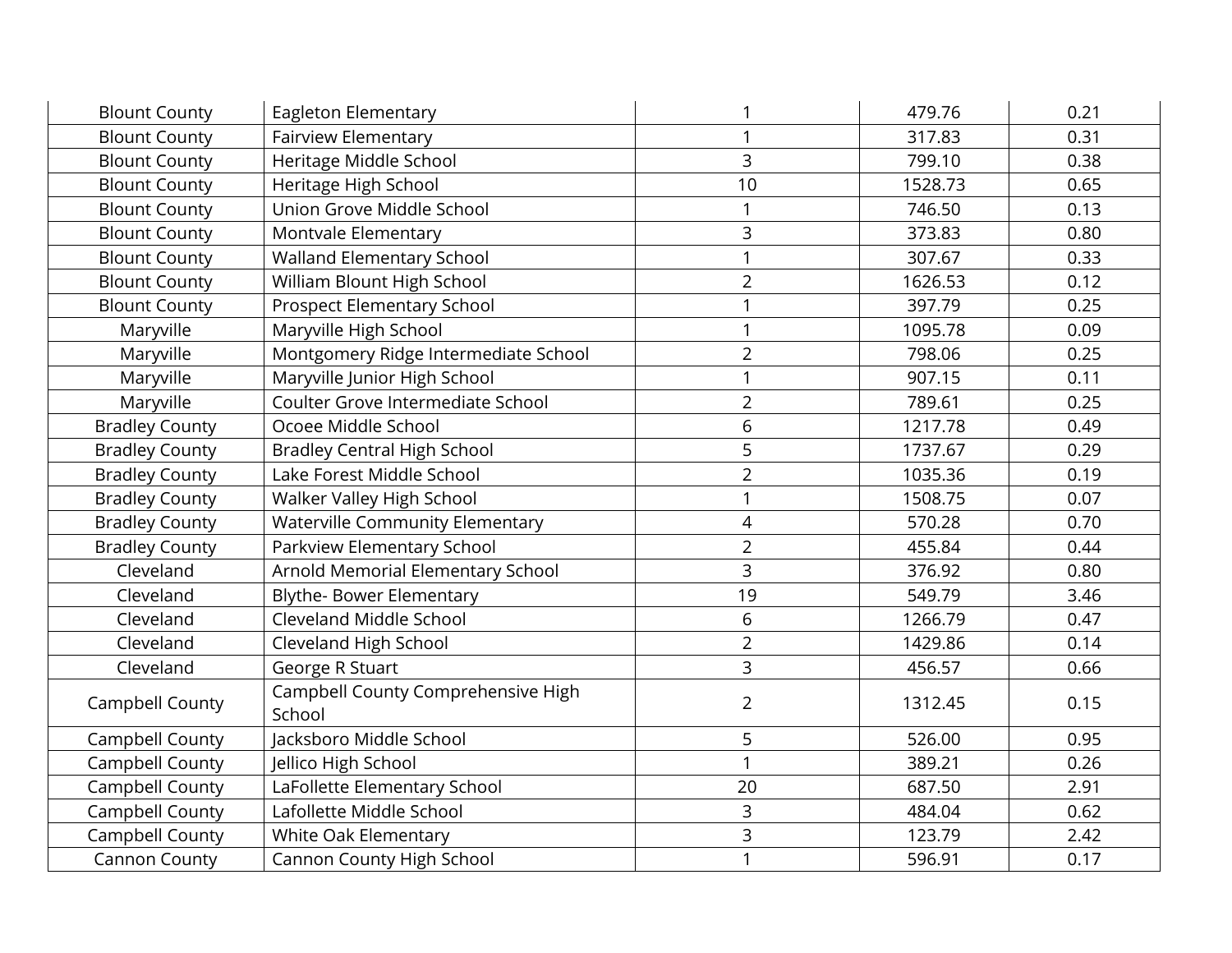| <b>Cannon County</b>   | West Side Elementary                   |                | 216.98  | 0.46 |
|------------------------|----------------------------------------|----------------|---------|------|
| <b>Cannon County</b>   | Woodbury Grammar                       | $\overline{2}$ | 408.62  | 0.49 |
| Hollow Rock - Bruceton | <b>Central Elementary</b>              |                | 299.80  | 0.33 |
| Huntingdon             | Huntingdon High School                 | $\overline{7}$ | 350.51  | 2.00 |
| McKenzie               | McKenzie Elementary                    |                | 504.77  | 0.20 |
| McKenzie               | McKenzie High School                   |                | 409.93  | 0.24 |
| West Carroll Sp Dist   | West Carroll Junior/Senior High School | $\overline{3}$ | 455.41  | 0.66 |
| West Carroll Sp Dist   | <b>West Carroll Elementary School</b>  | 3              | 271.67  | 1.10 |
| <b>Carter County</b>   | <b>Hampton Elementary</b>              |                | 585.46  | 0.17 |
| Elizabethton           | Elizabethton High School               | $\overline{2}$ | 798.92  | 0.25 |
| Elizabethton           | Harold McCormick Elementary            | 6              | 379.73  | 1.58 |
| Elizabethton           | T A Dugger Junior High School          |                | 579.13  | 0.17 |
| Elizabethton           | West Side Elementary                   | $\overline{2}$ | 340.89  | 0.59 |
| Cheatham County        | <b>Ashland City Elementary</b>         | 12             | 491.69  | 2.44 |
| Cheatham County        | Cheatham Co Central                    | $\overline{2}$ | 621.27  | 0.32 |
| Cheatham County        | Cheatham Middle School                 | 37             | 625.68  | 5.91 |
| Cheatham County        | Harpeth Middle School                  | $\overline{4}$ | 572.63  | 0.70 |
| Cheatham County        | Harpeth High School                    | 3              | 583.50  | 0.51 |
| Cheatham County        | Pleasant View Elementary               |                | 508.27  | 0.20 |
| Cheatham County        | Sycamore High School                   | $\overline{2}$ | 747.26  | 0.27 |
| Cheatham County        | West Cheatham Elementary               | 3              | 348.00  | 0.86 |
| Claiborne County       | H. Y. Livesay Middle School            |                | 261.69  | 0.38 |
| Claiborne County       | Cumberland Gap High School             | $\overline{2}$ | 551.47  | 0.36 |
| Claiborne County       | Claiborne High School                  | $\overline{2}$ | 754.74  | 0.26 |
| Claiborne County       | Tazewell-New Tazewell Elementary       | 3              | 483.27  | 0.62 |
| Clay County            | Clay County High School                | $\overline{2}$ | 280.41  | 0.71 |
| Clay County            | Hermitage Springs Elementary School    |                | 185.60  | 0.54 |
| Cocke County           | <b>Bridgeport Elementary</b>           | 3              | 300.77  | 1.00 |
| Cocke County           | Cocke Co High School                   | 10             | 1182.26 | 0.85 |
| Cocke County           | Cosby Elementary                       | $\overline{2}$ | 546.69  | 0.37 |
| Cocke County           | Cosby High School                      |                | 400.13  | 0.25 |
| Cocke County           | <b>Edgemont Elementary</b>             | 1              | 550.87  | 0.18 |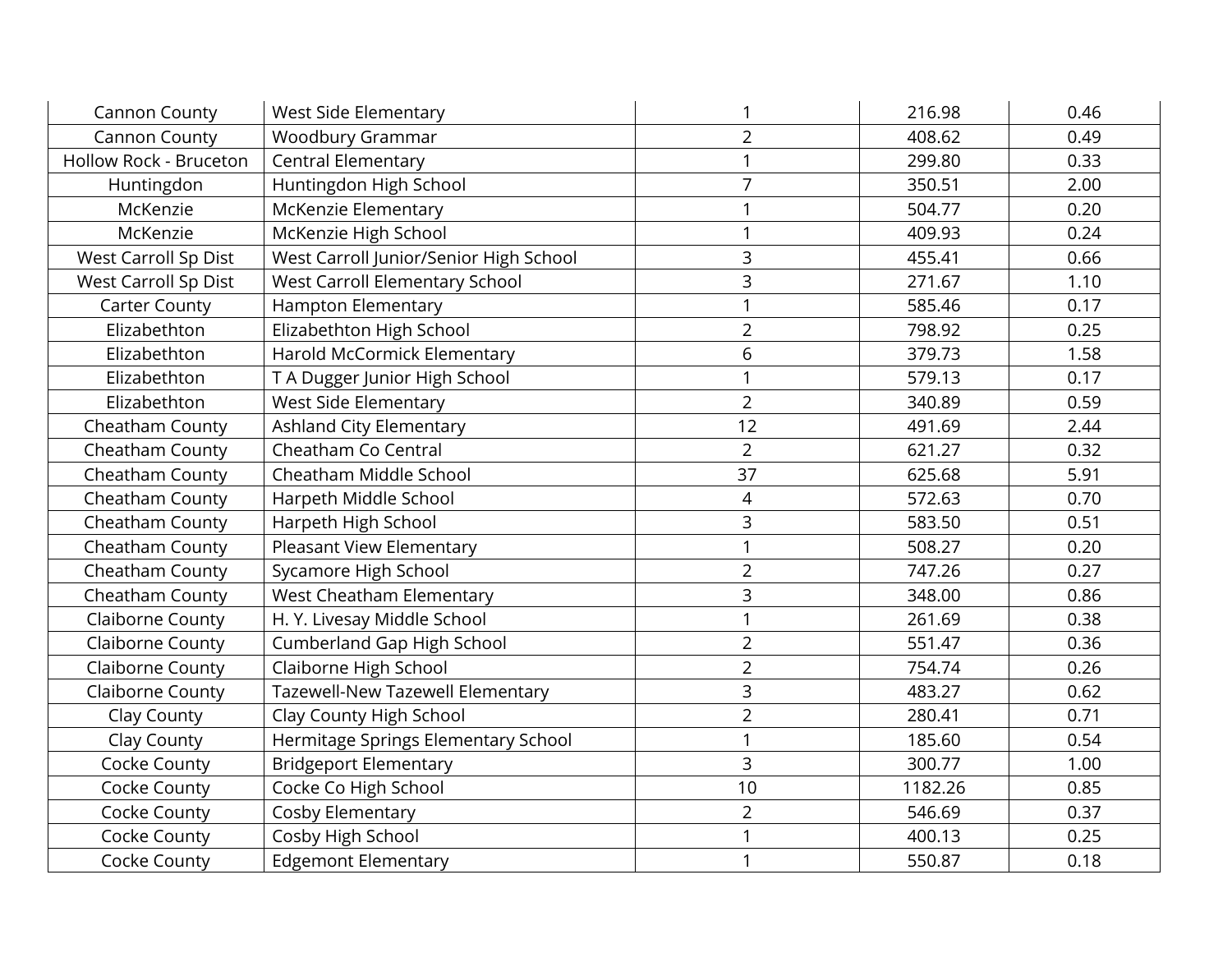| Newport                  | Newport Grammar School                | 8              | 729.24  | 1.10  |
|--------------------------|---------------------------------------|----------------|---------|-------|
| Coffee County            | Coffee County Central High School     | 19             | 1239.20 | 1.53  |
| Coffee County            | <b>Hillsboro Elementary</b>           | $\overline{2}$ | 395.57  | 0.51  |
| Coffee County            | New Union Elementary                  |                | 316.58  | 0.32  |
| Coffee County            | <b>Coffee County Raider Academy</b>   |                | 471.04  | 0.21  |
| Tullahoma                | East Middle School                    |                | 373.95  | 0.27  |
| Tullahoma                | Robert E Lee Elementary               |                | 407.95  | 0.25  |
| Tullahoma                | Tullahoma High School                 | 11             | 993.82  | 1.11  |
| <b>Crockett County</b>   | Crockett County High School           |                | 834.12  | 0.12  |
| <b>Crockett County</b>   | Crockett County Middle School         | 4              | 625.09  | 0.64  |
| Alamo                    | Alamo Elementary                      |                | 580.43  | 0.17  |
| <b>Cumberland County</b> | Frank P. Brown Elementary             |                | 477.28  | 0.21  |
| <b>Cumberland County</b> | <b>Glenn Martin Elementary</b>        | $\overline{2}$ | 783.42  | 0.26  |
| <b>Cumberland County</b> | North Cumberland Elementary           | $\overline{4}$ | 612.77  | 0.65  |
| <b>Cumberland County</b> | South Cumberland Elementary           |                | 671.18  | 0.15  |
| Davidson County          | Alex Green Elementary                 | 6              | 331.81  | 1.81  |
| Davidson County          | Amqui Elementary                      | 5              | 568.95  | 0.88  |
| Davidson County          | Andrew Jackson Elementary             | 6              | 522.15  | 1.15  |
| Davidson County          | Antioch High School                   | 35             | 2061.90 | 1.70  |
| Davidson County          | Antioch Middle                        | 35             | 709.64  | 4.93  |
| Davidson County          | Apollo Middle                         | 15             | 799.36  | 1.88  |
| Davidson County          | <b>Bailey Middle</b>                  | 9              | 390.12  | 2.31  |
| Davidson County          | Moses McKissack Middle                | 10             | 345.83  | 2.89  |
| Davidson County          | <b>Bellevue Middle</b>                | 26             | 714.76  | 3.64  |
| Davidson County          | <b>Bellshire Elementary</b>           | 9              | 449.40  | 2.00  |
| Davidson County          | <b>Brick Church Middle</b>            | 5              | 93.26   | 5.36  |
| Davidson County          | Buena Vista Elementary                | 119            | 315.46  | 37.72 |
| Davidson County          | Cane Ridge High School                | 4              | 1686.05 | 0.24  |
| Davidson County          | Cane Ridge Elementary                 | $\overline{2}$ | 972.16  | 0.21  |
| Davidson County          | Charlotte Park Elementary             | 4              | 413.76  | 0.97  |
| Davidson County          | Cockrill Elementary                   |                | 418.32  | 0.24  |
| Davidson County          | W.A. Bass Alternative Learning Center | $\overline{2}$ | 75.73   | 2.64  |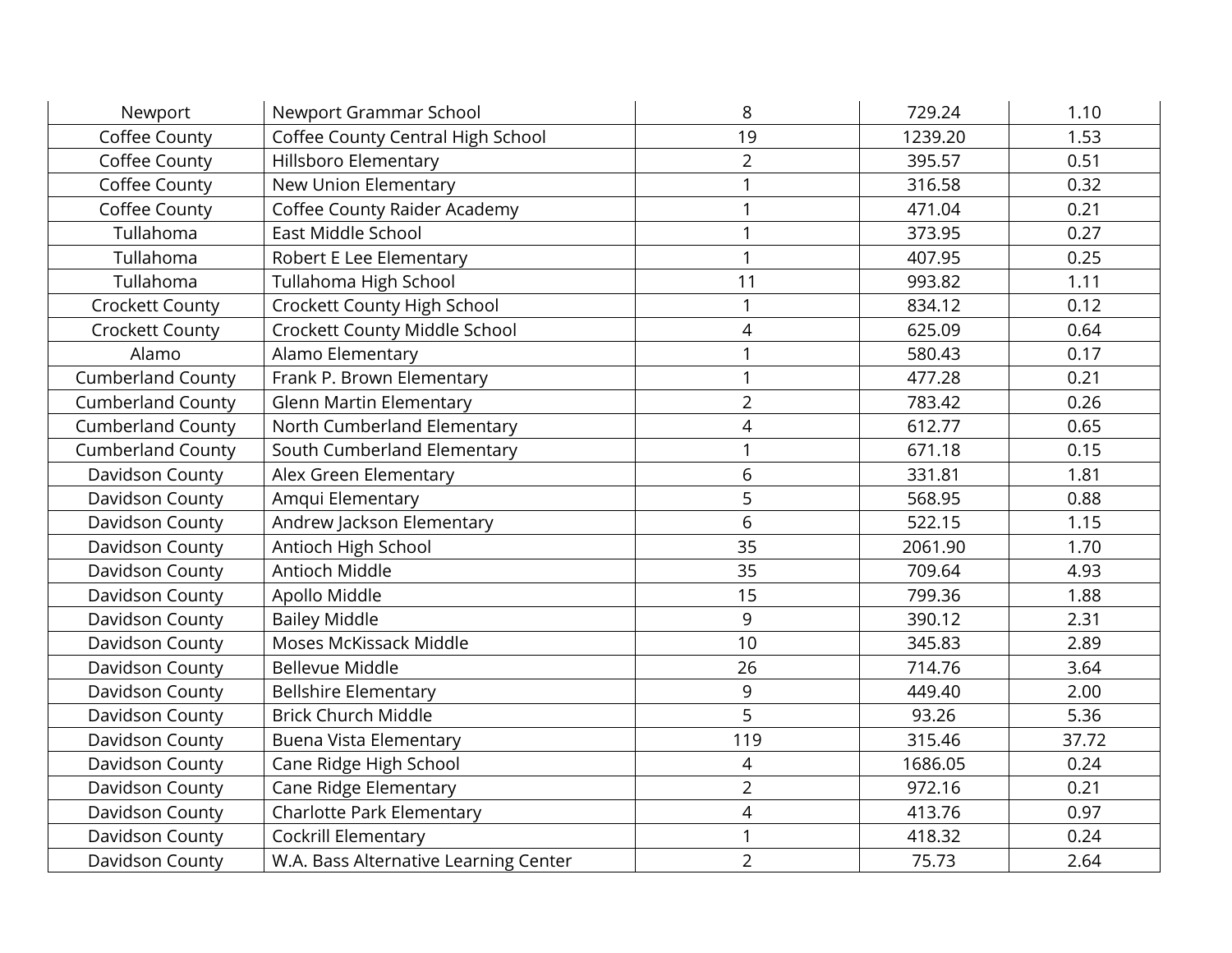| Davidson County | <b>Hattie Cotton Elementary</b> | $\overline{2}$ | 379.12  | 0.53 |
|-----------------|---------------------------------|----------------|---------|------|
| Davidson County | Croft Middle                    | 4              | 716.63  | 0.56 |
| Davidson County | <b>Cumberland Elementary</b>    | $\overline{3}$ | 461.04  | 0.65 |
| Davidson County | Dan Mills Elementary            | $\overline{2}$ | 505.20  | 0.40 |
| Davidson County | Dodson Elementary               | $\mathbf{1}$   | 495.33  | 0.20 |
| Davidson County | Donelson Middle                 | 9              | 705.13  | 1.28 |
| Davidson County | DuPont Tyler Middle             | 16             | 663.93  | 2.41 |
| Davidson County | DuPont Hadley Middle            | 6              | 626.89  | 0.96 |
| Davidson County | Eakin Elementary                | 3              | 562.52  | 0.53 |
| Davidson County | East Nashville School           | 26             | 1157.09 | 2.25 |
| Davidson County | Fall-Hamilton Elementary        | 22             | 265.73  | 8.28 |
| Davidson County | <b>Gateway Elementary</b>       | 3              | 282.51  | 1.06 |
| Davidson County | <b>Glencliff High School</b>    | 8              | 1466.64 | 0.55 |
| Davidson County | <b>Glengarry Elementary</b>     | $\overline{2}$ | 453.06  | 0.44 |
| Davidson County | <b>Glenn Elementary</b>         | $\overline{2}$ | 170.21  | 1.17 |
| Davidson County | Goodlettsville Elementary       | 6              | 363.30  | 1.65 |
| Davidson County | Goodlettsville Middle           | 38             | 433.31  | 8.77 |
| Davidson County | <b>Gower Elementary</b>         |                | 661.17  | 0.15 |
| Davidson County | Gra-Mar Middle                  | 10             | 396.83  | 2.52 |
| Davidson County | H. G. Hill Middle               | 10             | 611.02  | 1.64 |
| Davidson County | Harpeth Valley Elementary       | 3              | 743.73  | 0.40 |
| Davidson County | Haynes Middle                   | 22             | 264.69  | 8.31 |
| Davidson County | Haywood Elementary              | 11             | 802.55  | 1.37 |
| Davidson County | <b>Head Middle</b>              | 3              | 576.78  | 0.52 |
| Davidson County | Henry C. Maxwell Elementary     |                | 565.60  | 0.18 |
| Davidson County | <b>Hickman Elementary</b>       | 6              | 515.09  | 1.16 |
| Davidson County | Hillsboro High                  | $\overline{7}$ | 1179.20 | 0.59 |
| Davidson County | Hillwood High                   | 18             | 1132.03 | 1.59 |
| Davidson County | Hume - Fogg High                | $\mathbf{1}$   | 911.18  | 0.11 |
| Davidson County | Hunters Lane High               | 56             | 1650.24 | 3.39 |
| Davidson County | Inglewood Elementary            | 16             | 256.42  | 6.24 |
| Davidson County | <b>Isaac Litton Middle</b>      | 6              | 420.44  | 1.43 |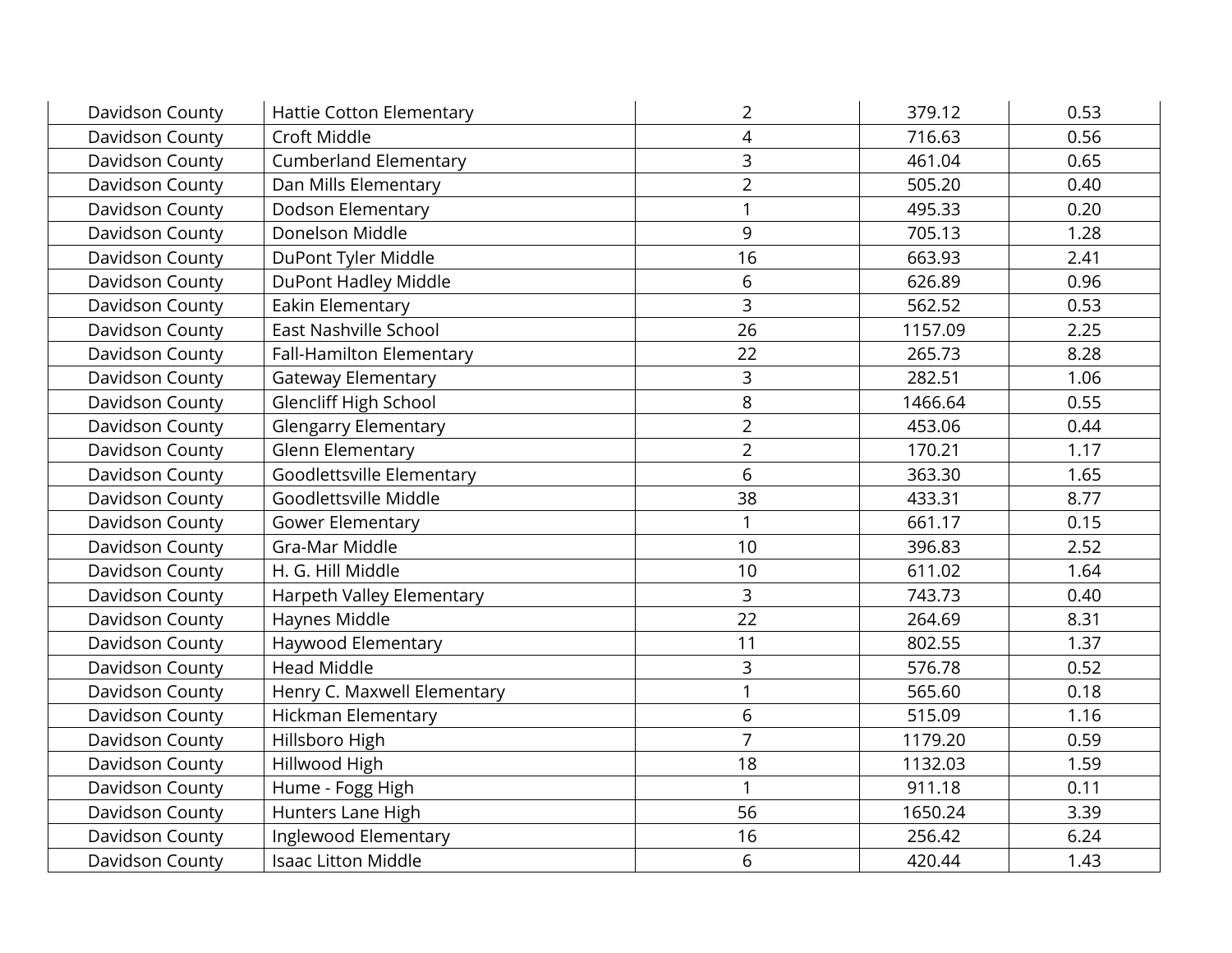| Davidson County | J. E. Moss Elementary         |                | 810.71  | 0.12  |
|-----------------|-------------------------------|----------------|---------|-------|
| Davidson County | Jere Baxter Middle            | 17             | 361.30  | 4.71  |
| Davidson County | Joelton Elementary            |                | 249.03  | 0.40  |
| Davidson County | Joelton Middle                | 16             | 384.20  | 4.16  |
| Davidson County | John Early Middle             | 27             | 479.50  | 5.63  |
| Davidson County | Jones Elementary              |                | 361.15  | 0.28  |
| Davidson County | John B. Whitsitt Elementary   | 6              | 496.66  | 1.21  |
| Davidson County | John F. Kennedy Middle        | 13             | 785.17  | 1.66  |
| Davidson County | John Overton High             | 20             | 1846.62 | 1.08  |
| Davidson County | Robert E. Lilliard Elementary | 3              | 406.97  | 0.74  |
| Davidson County | Kirkpatrick Elementary        | $\overline{2}$ | 299.29  | 0.67  |
| Davidson County | Lakeview Elementary           | $\overline{7}$ | 920.01  | 0.76  |
| Davidson County | Cora Howe School              | 6              | 106.12  | 5.65  |
| Davidson County | Maplewood High                | 46             | 975.38  | 4.72  |
| Davidson County | Margaret Allen Middle         | 9              | 503.56  | 1.79  |
| Davidson County | Martin Luther King Jr School  | $\overline{3}$ | 1216.92 | 0.25  |
| Davidson County | <b>McGavock Elementary</b>    |                | 291.17  | 0.34  |
| Davidson County | McGavock High                 | 50             | 2258.39 | 2.21  |
| Davidson County | McMurray Middle               | $\overline{3}$ | 751.83  | 0.40  |
| Davidson County | John Trotwood Moore Middle    | 9              | 638.92  | 1.41  |
| Davidson County | <b>Mount View Elementary</b>  | 10             | 653.72  | 1.53  |
| Davidson County | Murrell School                | 5              | 70.42   | 7.10  |
| Davidson County | Napier Elementary             | $\overline{4}$ | 400.11  | 1.00  |
| Davidson County | Nashville School Of The Arts  |                | 610.49  | 0.16  |
| Davidson County | Neely's Bend Elementary       | 7              | 438.83  | 1.60  |
| Davidson County | Neely's Bend Middle           | 63             | 523.55  | 12.03 |
| Davidson County | William Henry Oliver Middle   | 5              | 737.65  | 0.68  |
| Davidson County | Paragon Mills Elementary      | $\overline{2}$ | 817.90  | 0.24  |
| Davidson County | Park Avenue Elementary        | 6              | 481.05  | 1.25  |
| Davidson County | Pearl-Cohn High               | 24             | 883.85  | 2.72  |
| Davidson County | Pennington Elementary         |                | 338.21  | 0.30  |
| Davidson County | Percy Priest Elementary       | $\overline{3}$ | 556.48  | 0.54  |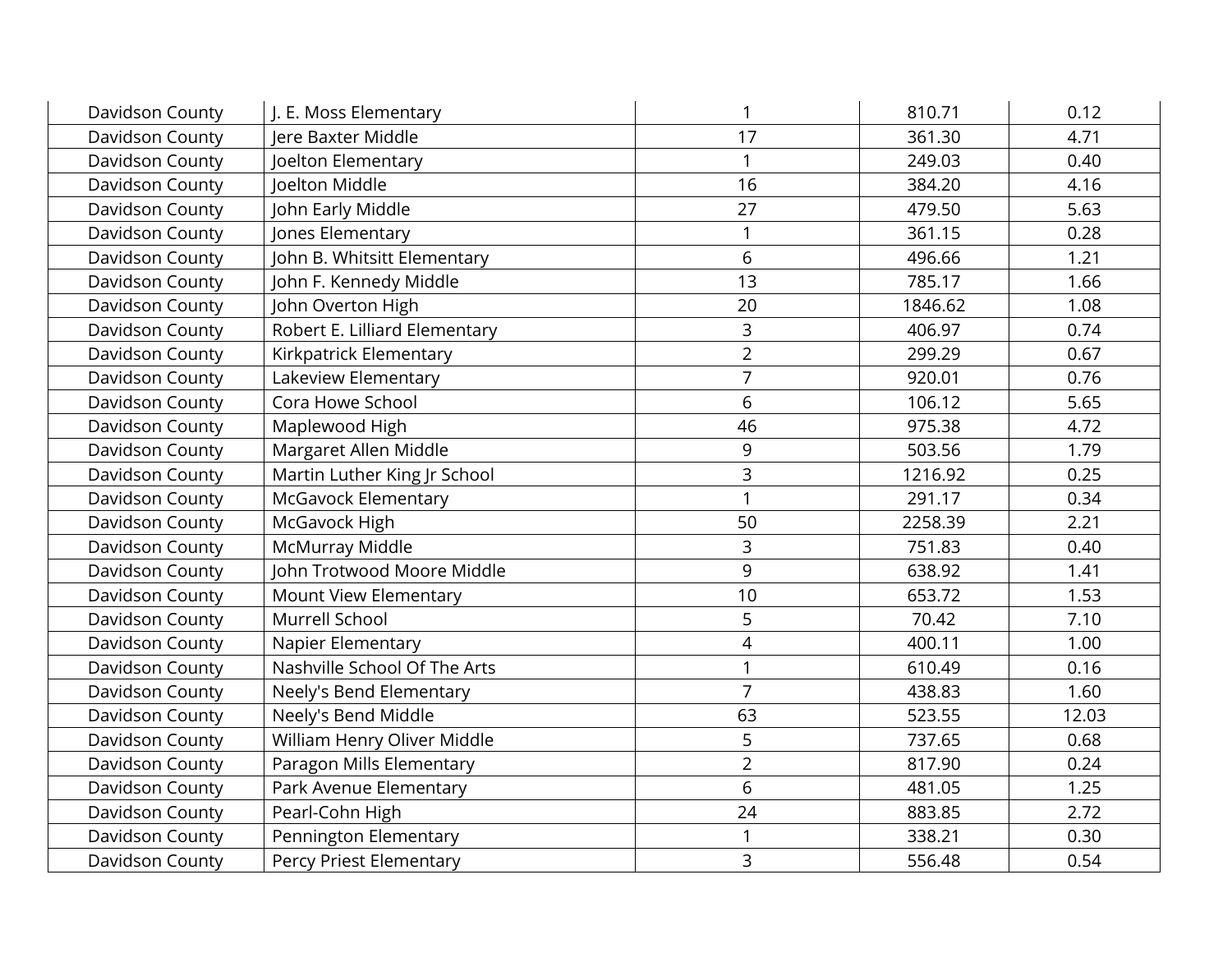| Davidson County | Rose Park Middle                        | $\overline{2}$ | 422.62 | 0.47  |
|-----------------|-----------------------------------------|----------------|--------|-------|
| Davidson County | Rosebank Elementary                     | 3              | 233.93 | 1.28  |
| Davidson County | May Werthan Shayne Elementary School    | 8              | 754.54 | 1.06  |
| Davidson County | Shwab Elementary                        | $\overline{7}$ | 284.97 | 2.46  |
| Davidson County | <b>Stanford Elementary</b>              | 4              | 293.87 | 1.36  |
| Davidson County | Robert Churchwell Elementary            | 5              | 487.22 | 1.03  |
| Davidson County | <b>Stratford High</b>                   | 19             | 658.28 | 2.89  |
| Davidson County | <b>Madison Middle</b>                   | 22             | 691.23 | 3.18  |
| Davidson County | <b>Stratton Elementary</b>              |                | 638.39 | 0.16  |
| Davidson County | Sylvan Park Elementary                  | $\overline{4}$ | 485.00 | 0.82  |
| Davidson County | Tom Joy Elementary                      |                | 393.58 | 0.25  |
| Davidson County | <b>Tulip Grove Elementary</b>           | $\overline{2}$ | 510.21 | 0.39  |
| Davidson County | <b>Tusculum Elementary</b>              | 6              | 690.68 | 0.87  |
| Davidson County | Two Rivers Middle                       | 5              | 559.42 | 0.89  |
| Davidson County | Una Elementary                          | 39             | 892.86 | 4.37  |
| Davidson County | Carter-Lawrence Elementary              | 5              | 367.21 | 1.36  |
| Davidson County | Warner Elementary                       | 6              | 324.11 | 1.85  |
| Davidson County | West End Middle                         | $\overline{7}$ | 490.12 | 1.43  |
| Davidson County | Westmeade Elementary                    | 10             | 529.51 | 1.89  |
| Davidson County | Creswell Middle Prep School of the Arts | 14             | 416.93 | 3.36  |
| Davidson County | Whites Creek High                       | 24             | 738.80 | 3.25  |
| Davidson County | Wright Middle                           | 23             | 815.52 | 2.82  |
| Davidson County | The Cohn School                         |                | 59.73  | 1.67  |
| Davidson County | MNPS Middle School ALC                  | 6              | 56.91  | 10.54 |
| Davidson County | Johnson Alternative Learning Center     | 3              | 62.57  | 4.79  |
| Davidson County | The Cohn Learning Center                | $\overline{2}$ | 46.69  | 4.28  |
| Davidson County | <b>Bordeaux Early Learning Center</b>   |                |        |       |
| Davidson County | KIPP Academy Nashville                  |                | 348.12 | 0.29  |
| Davidson County | Lead Academy                            | 3              | 555.57 | 0.54  |
| Davidson County | Liberty Collegiate Academy              | $\overline{4}$ | 409.98 | 0.98  |
| Davidson County | <b>STEM Prep Academy</b>                | 3              | 420.22 | 0.71  |
| Davidson County | <b>Cameron College Preparatory</b>      | $\overline{2}$ | 585.42 | 0.34  |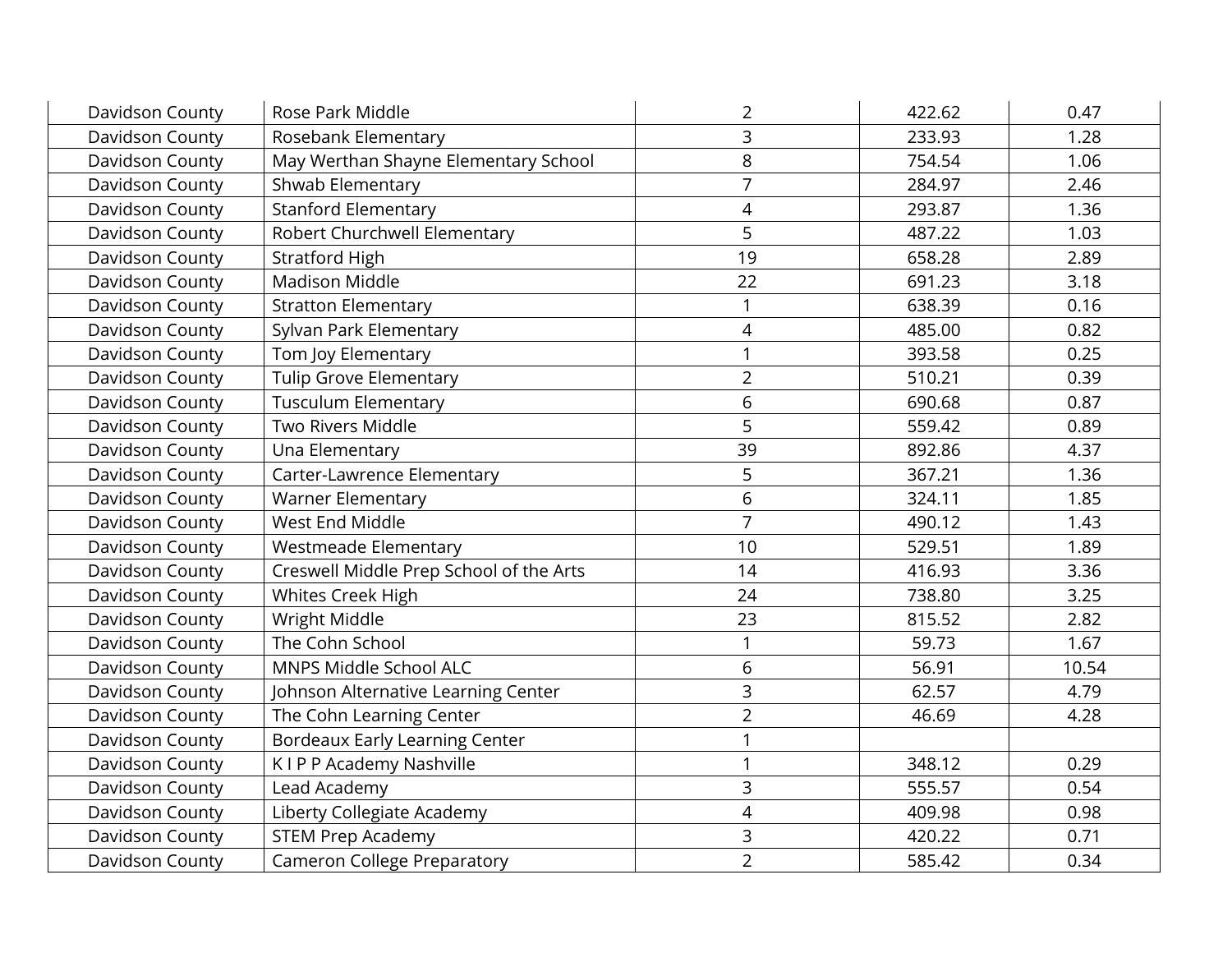| Davidson County        | Knowledge Academy                          | $\overline{2}$ | 289.66  | 0.69 |
|------------------------|--------------------------------------------|----------------|---------|------|
| Davidson County        | <b>LEAD Prep Southeast</b>                 | $\overline{2}$ | 234.96  | 0.85 |
| Davidson County        | Nashville Classical                        | 6              | 180.03  | 3.33 |
| Davidson County        | Purpose Prep                               |                | 187.97  | 0.53 |
| Davidson County        | Rocketship Nashville Northeast Elementary  | 14             | 439.67  | 3.18 |
| <b>Decatur County</b>  | Riverside High School                      |                | 427.44  | 0.23 |
| <b>Decatur County</b>  | Decatur County Middle School               | $\overline{4}$ | 501.56  | 0.80 |
| DeKalb County          | De Kalb County High School                 | 6              | 801.92  | 0.75 |
| DeKalb County          | DeKalb Middle School                       | $\overline{2}$ | 551.34  | 0.36 |
| DeKalb County          | Northside Elementary                       |                | 631.41  | 0.16 |
| Dickson County         | Dickson Middle School                      |                | 1190.80 | 0.08 |
| Dickson County         | Dickson County High School                 |                | 1452.91 | 0.07 |
| Dyer County            | Northview Middle School                    | $\overline{2}$ | 439.80  | 0.45 |
| Dyer County            | Three Oaks Middle School                   | $\overline{2}$ | 481.47  | 0.42 |
| Dyersburg              | Dyersburg High School                      | $\overline{2}$ | 766.22  | 0.26 |
| <b>Fayette County</b>  | East Jr. High School                       | $\overline{2}$ | 393.14  | 0.51 |
| <b>Fayette County</b>  | Fayette Ware Comprehensive High School     | $\overline{2}$ | 862.12  | 0.23 |
| <b>Fayette County</b>  | Oakland Elementary                         | 3              | 569.75  | 0.53 |
| <b>Fayette County</b>  | West Junior High School                    | 21             | 415.70  | 5.05 |
| <b>Fayette County</b>  | <b>Buckley-Carpenter Elementary School</b> |                | 260.30  | 0.38 |
| <b>Fentress County</b> | Clarkrange High School                     | $\overline{4}$ | 291.10  | 1.37 |
| Franklin County        | Decherd Elementary                         | $\overline{2}$ | 335.00  | 0.60 |
| Franklin County        | Franklin Co High School                    | $\overline{7}$ | 1471.76 | 0.48 |
| Franklin County        | <b>Rock Creek Elementary</b>               |                | 334.44  | 0.30 |
| Franklin County        | South Middle School                        | 6              | 444.20  | 1.35 |
| Humboldt               | Humboldt Middle School                     |                | 229.72  | 0.44 |
| Humboldt               | Humboldt Junior/Senior High School         | $\overline{2}$ | 270.79  | 0.74 |
| Trenton                | Peabody High School                        | $\overline{2}$ | 388.28  | 0.52 |
| Trenton                | <b>Trenton Middle School</b>               | $\overline{2}$ | 404.34  | 0.49 |
| <b>Giles County</b>    | Giles Co High School                       | 9              | 849.17  | 1.06 |
| <b>Giles County</b>    | <b>Richland School</b>                     | $\overline{2}$ | 717.88  | 0.28 |
| <b>Giles County</b>    | Southside Elementary                       | 1              | 411.61  | 0.24 |